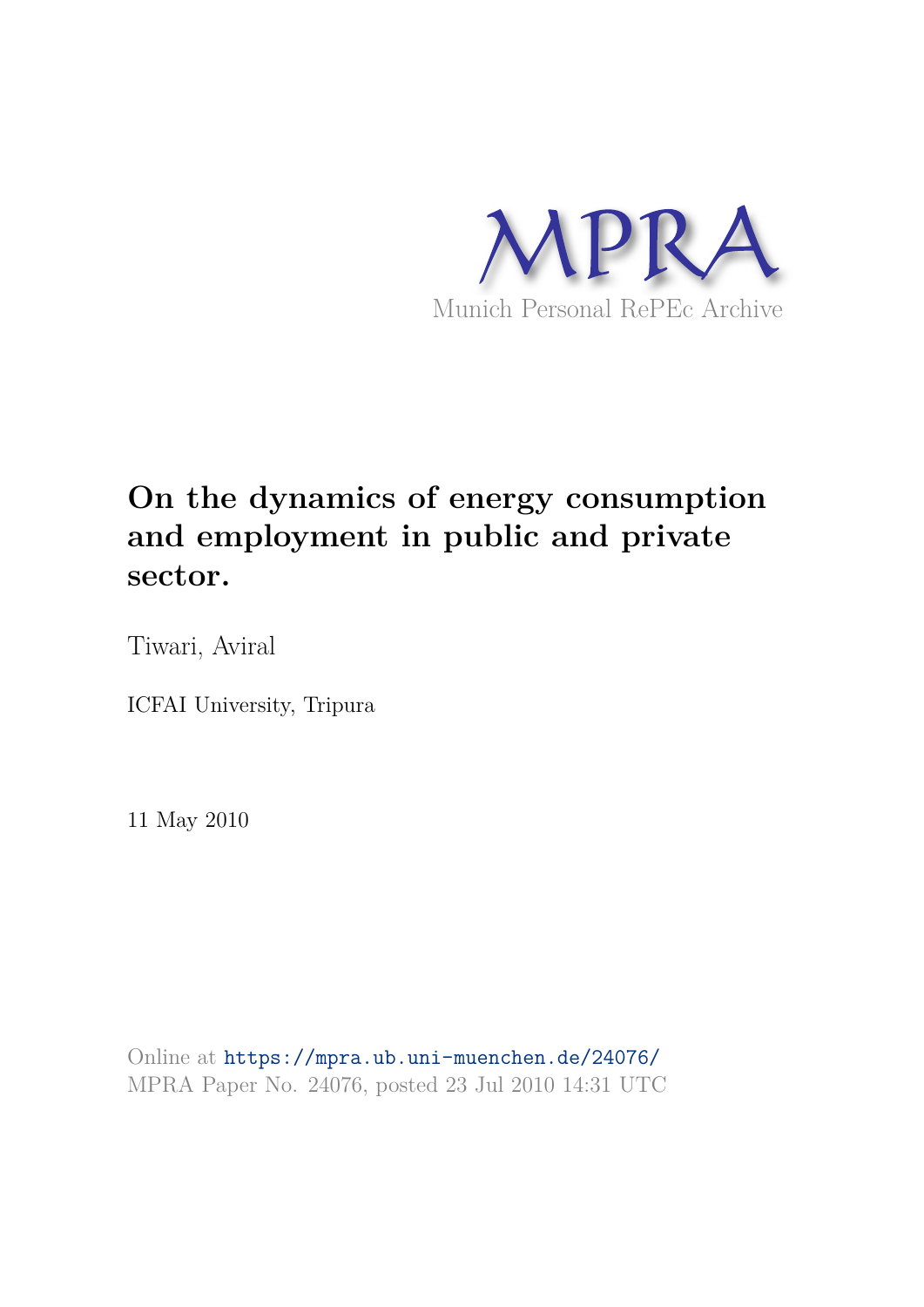## **On the dynamics of energy consumption and employment in**

## **public and private sector**

By

Aviral Kumar Tiwari

Research scholar and Faculty of Applied Economics,

Faculty of Management, ICFAI University Tripura,

Kamalghat, Sadar, West Tripura, Pin-799210

Email-Id: aviral.eco@gmail.com & aviral.kr.tiwari@gmail.com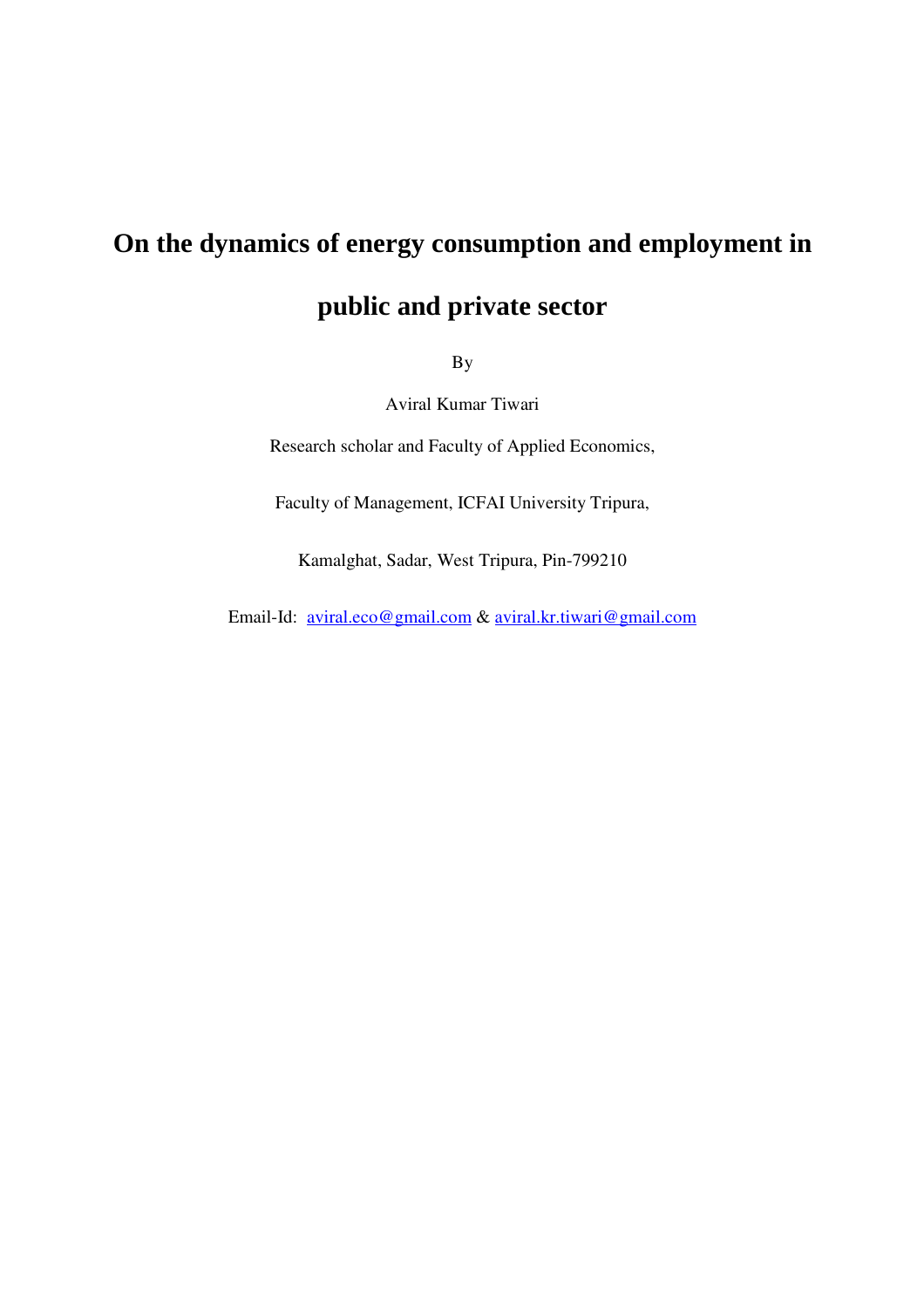# **On the dynamics of energy consumption and employment in public and private sector**

## *Abstract*

This study intended to analyze the direction of Granger-causality between energy consumption and employment in public and private sector. We have adopted DL approach for Grangercausality analysis. We found from the whole analysis that there is evidence of bidirectional causality between energy consumption and employment in organized public and private sector. Therefore our study supports for our third testable hypothesis i.e., "feedback hypothesis".

Keywords: Energy consumption, employment in public and private sector, Granger-causality. JEL classification code: C22, J45, J48.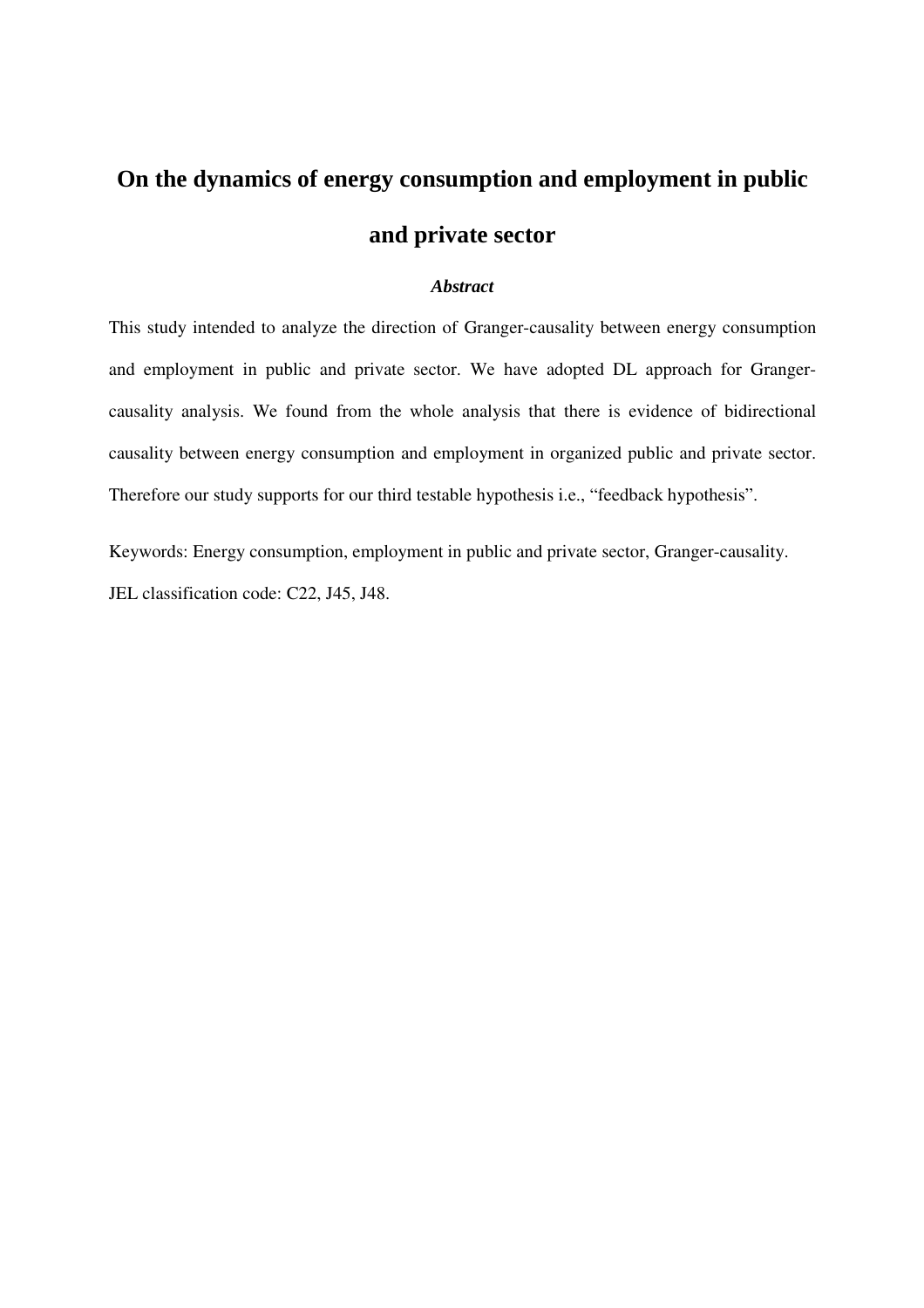## **I. Introduction**

The relationship between energy consumption, economic growth and employment and the policy implications of the empirical findings has been comprehensively examined within the energy economics literature. Griffin and Gregory (1976), Berndt and Wood (1979), and Berndt (1980, 1990) emphasize the substitutability or complementarity between energy and the factors of production and the interplay with technical progress and productivity within a neoclassical theory of economic growth. Whereas, Bergman (1988), Jorgenson and Wilcoxen (1993), Kemfert and Welsch (2000), and Smulders and de Nooij (2003), among others, explore the role of energy within a general equilibrium framework. While the work cited above has been important in understanding the role of energy in the economy, there has been a growing literature on the causal relationship between energy consumption and economic growth utilizing a variety of time series econometric techniques. This study has also made an effort in the direction of examine the role played by energy in employment sector of India in bivariate framework.

Rest of the paper is organized as follows. Second section presents a comprehensive literature review followed by data source objectives and estimation methodology in section third. Section forth presents the data analysis and results followed by conclusions in the fifth section.

### **II. Literature review**

We can classify the studies to date into four groups on the basis of their findings. First, a large number of studies find unidirectional causality running from electricity or energy consumption (both aggregate and disaggregate level) to GDP or employment. Studies worthy of mention include those by Altinay and Karagol (2005) for Turkey, which find strong evidence for the period 1950-2000, Lee and Chang (2005) in Taiwan for the period 1954-2003, Shiu and Lam (2004) in China for 1971-2000, and Soytas and Sari (2003) for Turkey, France, Germany and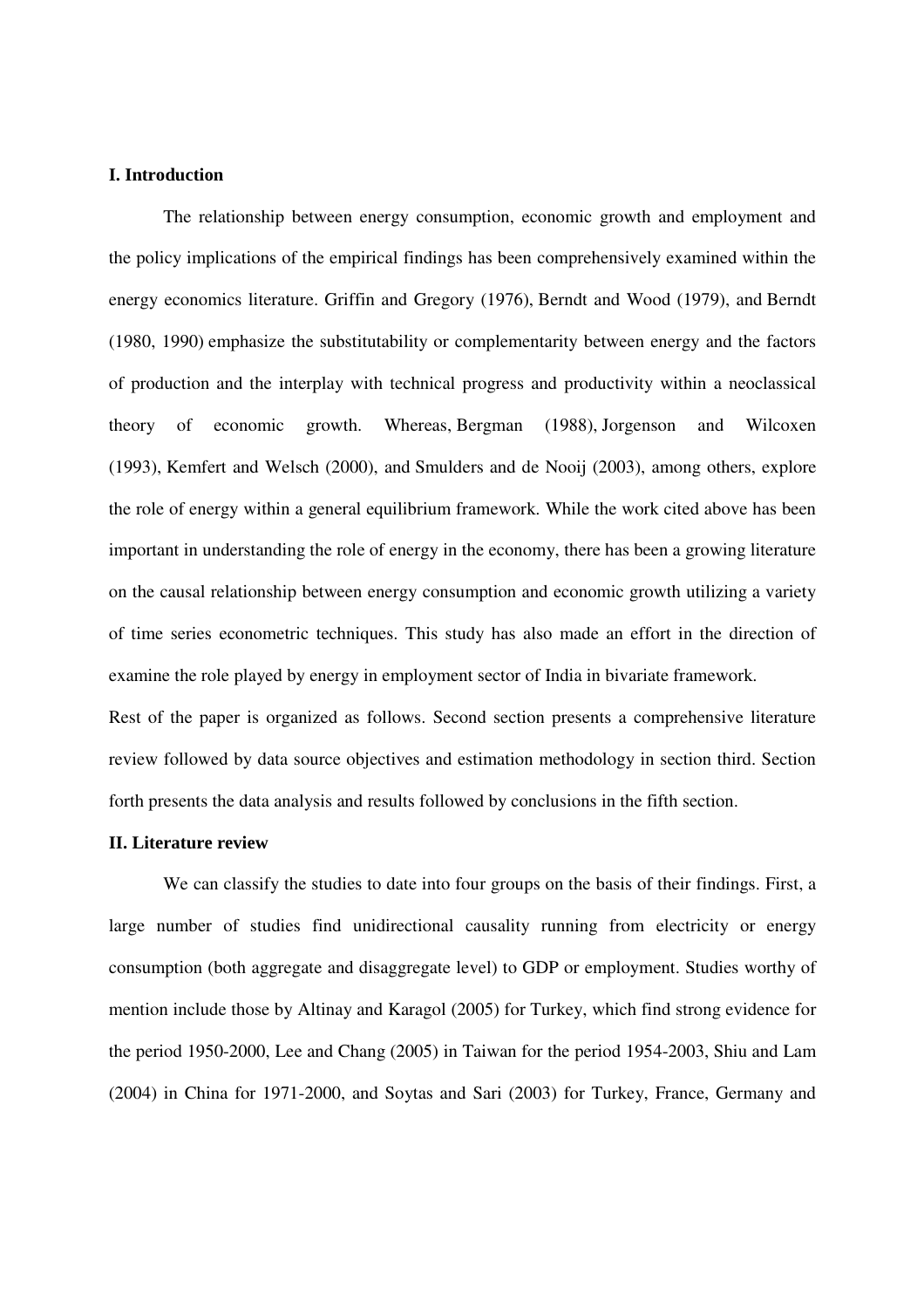Japan, Wolde-Rufale (2004) in Shanghai for the period 1952-1999, Morimoto and Hope (2004) in Sri-Lanka for the period 1960-98.

Second, those that finds unidirectional causality running from economic growth or gross domestic product to electricity or energy consumption. These include Ghosh (2002) in India for the period 1950-1997, Cheng (1999) in India for the period 1952-1995, Fatai et al. (2004) in New Zealand and Australia for the period 1960-1999, and Hatemi and Irandoust (2005) in Sweden for the period 1965-2000, Cheng and Lai (1997) in Taiwan for the period 1954-1993, Chang and Wong (2001) in Singapore for the period 1975-1995 and Aqeel and Butt (2001) in Pakistan for the period 1955-1996.

A third group comprises studies that find bi-directional causality. This include Soytas and Sari (2003) for Argentina, Oh and Lee (2004) for Korea in 1970-1999, Yoo (2005) also for Korea in 1970-2002 and Glasure (2002) in South Korea for the period 1961-1990, Jumbe (2004) in Malawi for the period 1970-1999, Ghali and El-Sakka (2004) in Canada for the period of 1961-1997, Hwang and Gum (1992) in Taiwan for the period 1961-1990.

And the last group comprises studies that find no causal linkages between energy or electricity consumption and economic growth, such as Cheng (1995) in US for the period 1947- 1990, and Stern (1993) in USA for the period 1947-1990, Akarca and Long (1980) in US for the period 1950-1968 and 1950-1970, Yu and Hwang (1984) in US for the period 1947-1979.

## **III. Objective, data, hypothesis and estimation methodology**

The first subsection of this section presets about the objective set for this study and the source of data followed by hypothesis formulation in second sub section and in third subsection methodology to be used for estimation has been presented.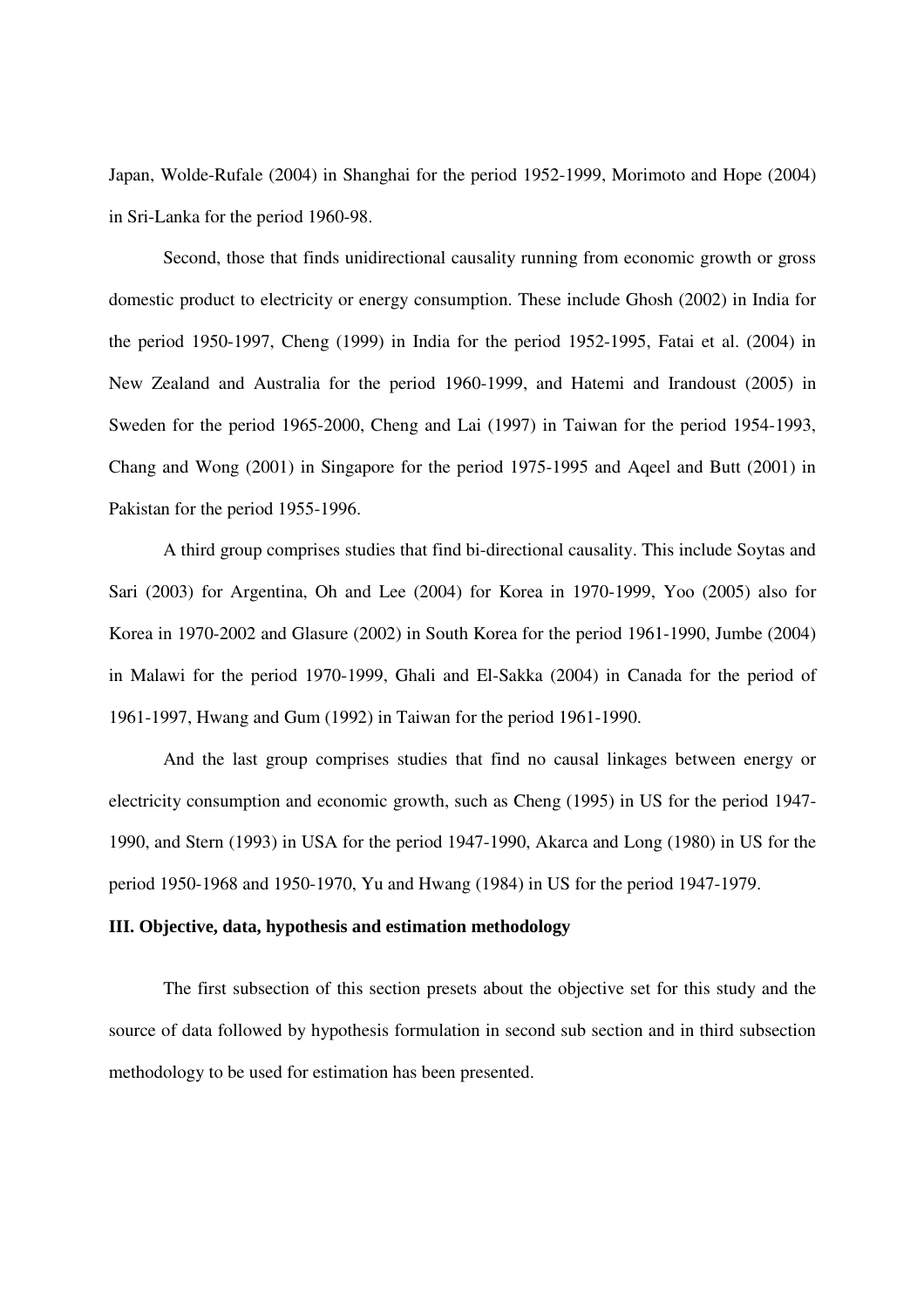### **III.I. Objectives and data**

In this we have tried to estimate the direction of causality among private sector employment, public sector employment and energy consumption. This objective is justified as best of my knowledge this kind of study has not been conducted so for in India.

We have sourced data from Hand Book of Statistics of Indian Economy by Reserve Bank of India (RBI). Time period of this study is 1971-2006.

#### **III.II. Testable hypothesis formulation**

The direction of causality between energy consumption and economic growth, measured by either employment or real output, can be summarized in four testable hypotheses mentioned as follows.

The first, hypothesis is the "growth hypothesis" which suggests that energy consumption contributes directly to economic growth within the production process. In this case, the policy implication is that energy conservation policies which reduce energy consumption may possibly reduce real output. The growth hypothesis is supported if there is unidirectional Grangercausality running from energy consumption to real output or employment. Example of this types of studies are Altinay and Karagol (2005), Lee and Chang (2005), Shiu and Lam (2004), and Soytas and Sari (2003), Wolde-Rufale (2004), Morimoto and Hope (2004).

The second, hypothesis is the "conservation hypothesis" which implies that energy conservation policies designed to reduce energy consumption and waste may not reduce real output. Unidirectional Granger-causality running from real output or employment to energy consumption would lend support for the conservation hypothesis. Examples of such kind of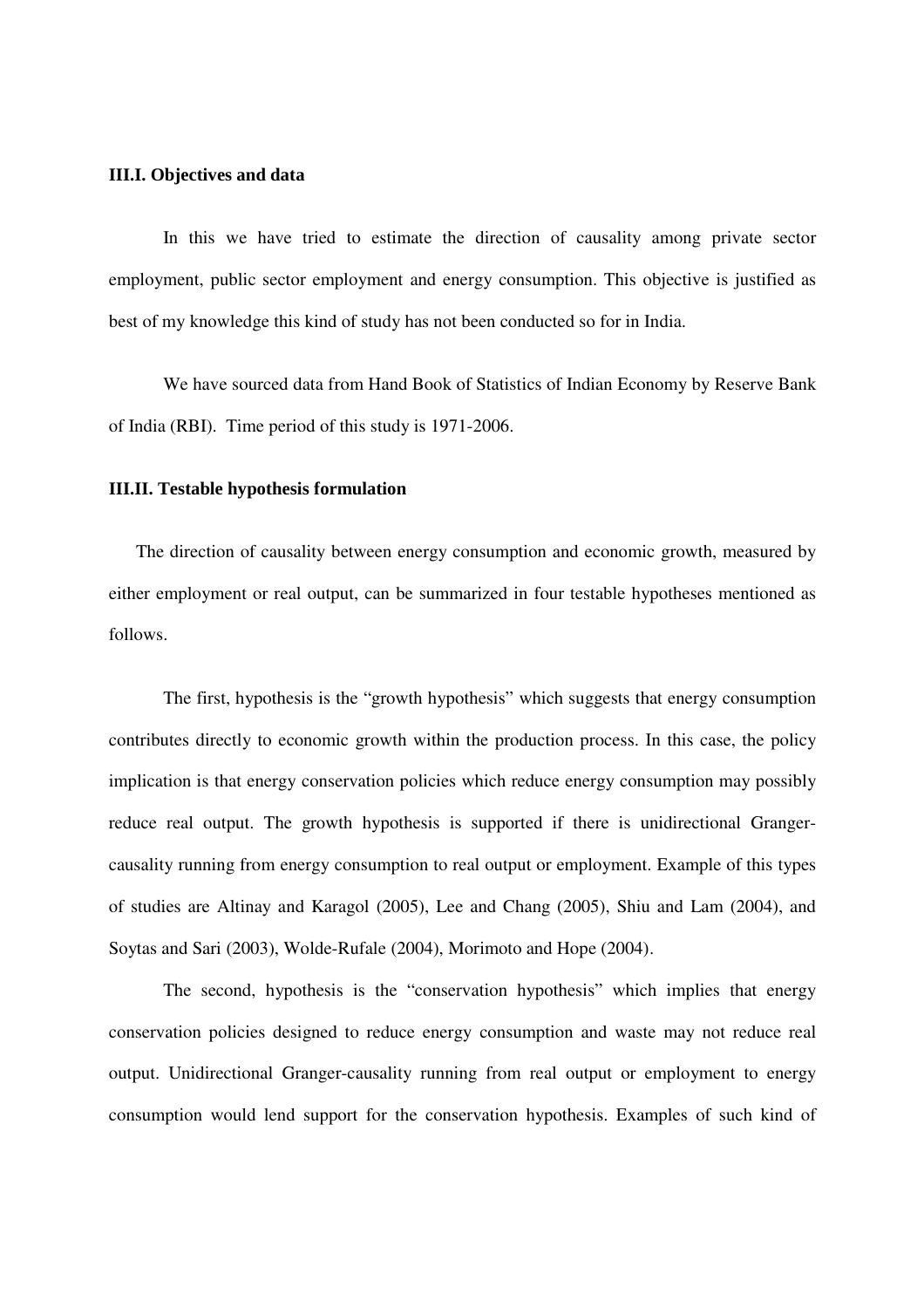studies are Ghosh (2002), Cheng (1999), Fatai et al. (2004), Hatemi and Irandoust (2005), Cheng and Lai (1997), Chang and Wong (2001) and Aqeel and Butt (2001).

The third, hypothesis is the "feedback hypothesis" which asserts that energy consumption and real output or employment are interdependent and act as complements to each other. The existence of bidirectional Granger-causality between energy consumption and real output or employment substantiates the feedback hypothesis. Examples of this hypothesis are Soytas and Sari (2003), Oh and Lee (2004), Yoo (2005), Glasure (2002), Jumbe (2004), Ghali and El-Sakka (2004), and last but not least Hwang and Gum (1992).

Finally, the fourth hypothesis is the "neutrality hypothesis" which suggests that energy consumption as a relatively minor factor in the production of real output in which case energy conservation policies may not adversely impact real output and hence employment. The absence of Granger-causality between energy consumption and real output or employment is supportive of the neutrality hypothesis. Examples of this hypothesis are Cheng (1995), Stern (1993), Akarca and Long (1980), and last but not least Yu and Hwang (1984).

#### **III.III. Estimation methodology**

In the present study energy consumption has been measured by Electric power consumption (kWh per capita) as % of GDP, and employment (in millions) has been considered in two sectors private and public organized sector. All variables have been analyzed by making them in natural logrthism form as it minimizes the fluctuations in the series and makes the series of less order of autoregressive. To know the causality among the test variables the standard test to be used in the study is Engle-Granger approach in VECM framework. But this approach requires certain preestimations (like testing the stationarity of the variables included in the VECM analysis and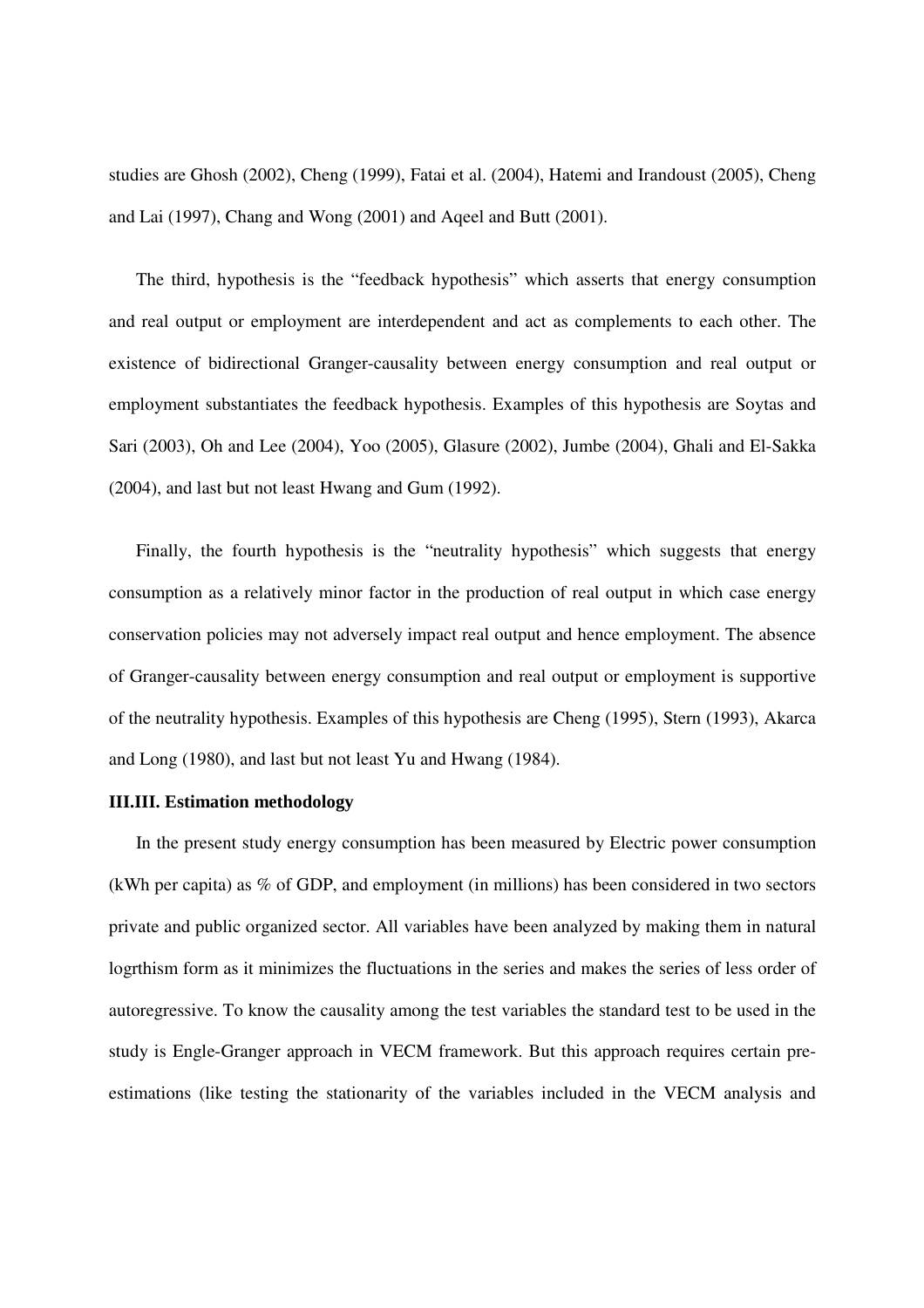seeking the cointegration of the series) without which, conclusions drawn from the estimation will not be valid. Granger non-causality test in an unrestricted VAR model can be simply conducted by testing whether some parameters are jointly zero, usually by a standard (Wald) Ftest. This approach in integrated or cointegrated systems has been examined by Sims et al. (1990) and Toda and Phillips (1993). These studies have shown that the Wald test for noncausality in an integrated or cointegrated unrestricted VAR system will have nonstandard limit distributions.

These results have given rise to alternative testing procedures, such as Toda and Phillips (1993) and Mosconi and Giannini (1992), but they require sequential testing and are computationally burdensome. Toda (1995) has shown that pretesting for cointegration rank in Johansen-type error correction mechanisms (ECMs) are sensitive to the values of the nuisance parameters, thus causality inference based upon ECM may be severely biased. Toda and Yamamoto (1995) and Dolado and LÄutkepohl (1996) propose a method of estimating a VAR for series in levels and test general restrictions on the parameter matrices even if the series are integrated or cointegrated. This method is theoretically simpler and computationally relatively straightforward in causality tests. They develop a modified version of the Granger causality test which involves a modified Wald (MWALD) test in an intentionally augmented VAR model. Once the optimal order of the VAR process, *p*, is selected, Toda and Yamamoto (TY) (1995) propose estimating a *VAR*(*p* + *dmax*) model where *dmax* is the maximal order of integration that we suspect might occur in the true generation process. Linear or nonlinear restrictions on the first *p* coefficient matrices of the model can therefore be tested using standard Wald (F-) tests ignoring the last *dmax* lagged vectors of the variables. Dolado and LÄutkepohl (DL) (1996) also propose estimating an augmented VAR with the difference that they add only one lag to the true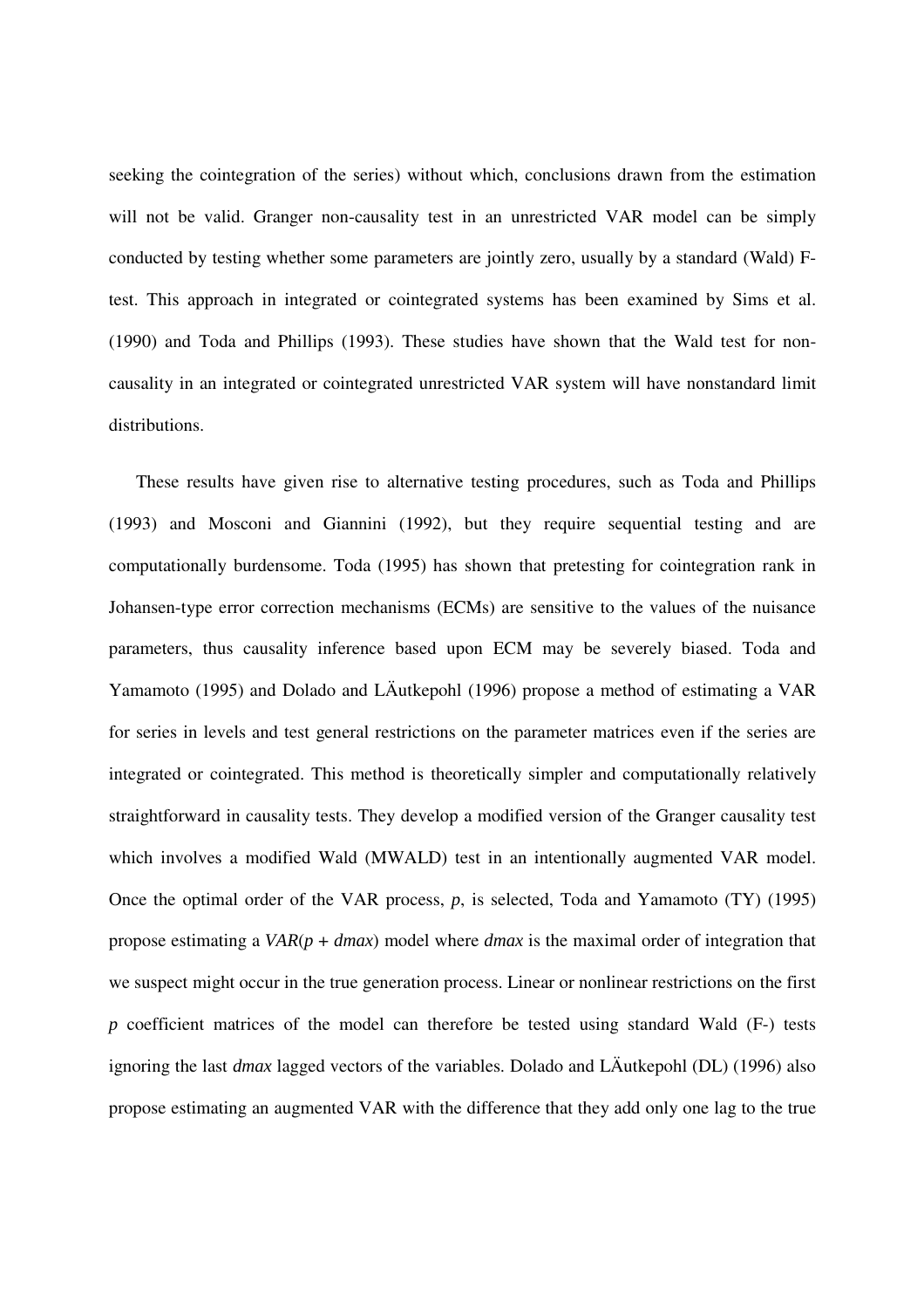lag length of the model. One estimates the  $VAR(p+1)$  model and perform the standard Wald  $(F-)$ tests ignoring the last lag of the vector. The advantage of DL and TY are that they are computationally relatively simple and do not require pretesting for integration or cointegration of the data series. These tests are especially attractive when one is not sure whether series are stationary or integrated of order one. Toda and Yamamoto (1995) proves that the Wald (F-) statistic used in this setting converges in distribution to a  $\chi^2$  random variable, no matter whether the process is stationary or nonstationary. The preliminary unit root and cointegration tests are not necessary to implement the DL test, since the testing procedure is robust to the integration and cointegration properties of the process. Consider the following VAR( p) model:

$$
Y_{(t)} = \gamma + A_1 Y_{(t-1)} + \dots + A_p Y_{(t-p)} + \varepsilon_t \dots \dots \dots \dots \dots (1)
$$

Where  $Y_t$ ,  $\gamma$ , and  $\varepsilon_t \sim (0,\Omega)$  are n-dimensional vector and  $A_k$  is an n×nmatrix of parameters for lag k. to implement the TY test the following augmented VAR(p+d) model to be utilized for the test of causality is estimated,

$$
Y_{(t)} = \hat{\gamma} + \hat{A}_1 Y_{(t-1)} + \dots + \hat{A}_p Y_{(t-p)} + \hat{A}_{p+d} Y_{(t-p-d)} + \hat{\varepsilon}_t \dots \dots \dots \dots \dots \dots (2)
$$

Where the circumflex above a variable denotes its Ordinary Least Square (OLS) estimates. The order p of the process is assumed to be known, and the d is the maximal order of integration of the variables. Since the true lag length p is rarely known in practice, it can be estimated by some consistent lag selection criteria. In the present study we have used SIC (preferably) and AIC. It is important to note that if the maximal order of integration is  $d=1$ , then TY test becomes similar to DL test. The  $j<sup>th</sup>$  element of  $Y_t$  dose not Granger-cause the  $i<sup>th</sup>$  element of  $Y_t$ , if the following null hypothesis is not rejected:

 $H_0$ : The row i, column j element in  $A_k$  equals zero for  $k=1,...,p$ .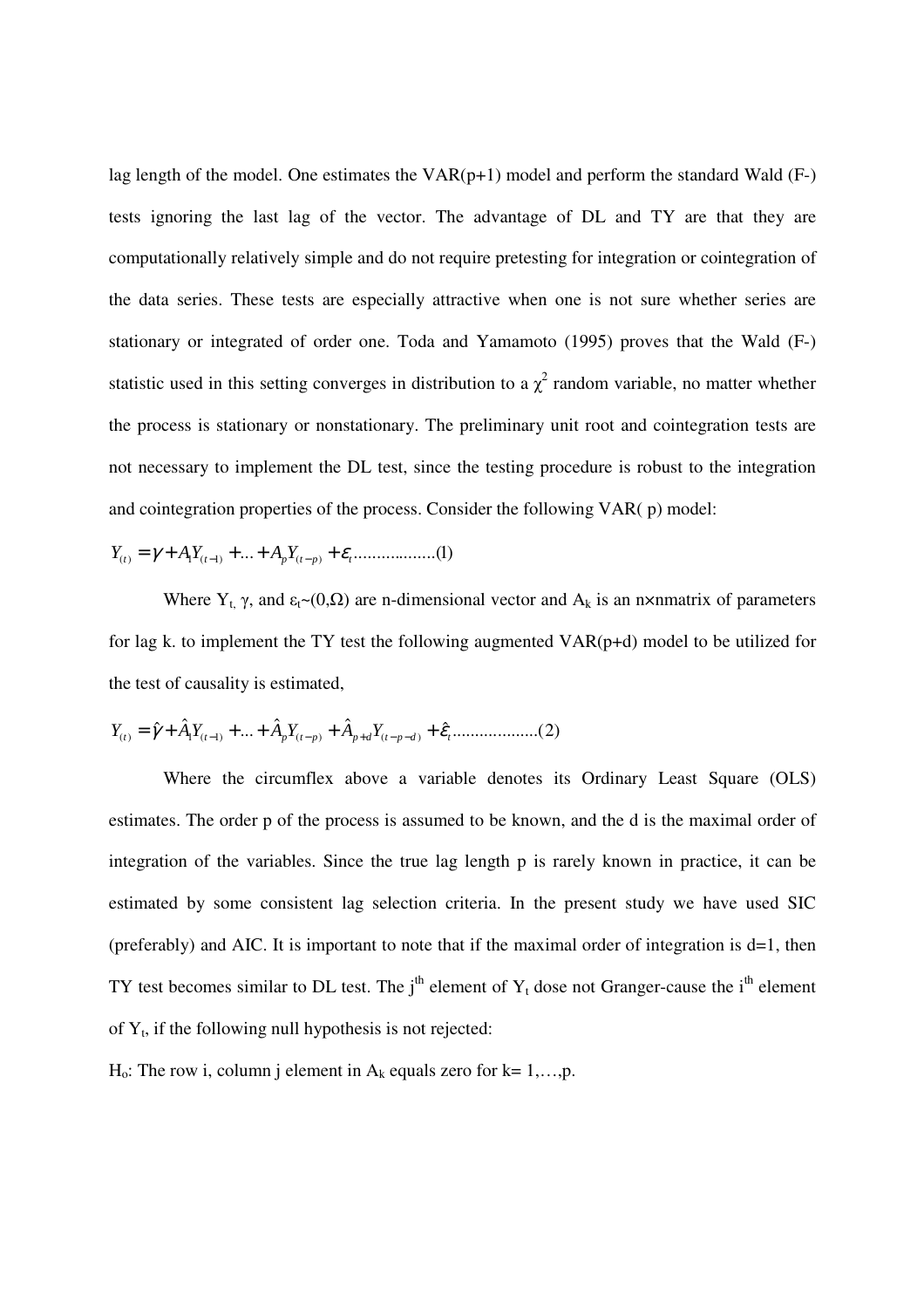The null hypothesis is tested by Wald (F-) test which is named modified Wald (MWALD) test in case of the augmented VAR outlined above.

For example, in a bivariate VAR model with the optimal lag length, suppose it is 3, Eq. (2) is re-estimated by OLS setting the lag length 4 (3+1) as suggested by DL test.

$$
\begin{bmatrix} LX_t \\ LY_t \end{bmatrix} = \begin{bmatrix} a_{10} \\ a_{20} \end{bmatrix}_{x} + \begin{bmatrix} a_{11}^1 a_{12}^1 \\ a_{21}^1 a_{22}^1 \end{bmatrix} \begin{bmatrix} LX_{t-1} \\ az_{t-1} \end{bmatrix} + \begin{bmatrix} a_{11}^2 a_{12}^2 \\ a_{21}^2 a_{22}^2 \end{bmatrix} \begin{bmatrix} LX_{t-2} \\ LY_{t-2} \end{bmatrix} + \begin{bmatrix} a_{11}^3 a_{12}^3 \\ a_{21}^3 a_{22}^3 \end{bmatrix} \begin{bmatrix} LX_{t-3} \\ LY_{t-3} \end{bmatrix} + \begin{bmatrix} a_{11}^4 a_{12}^4 \\ a_{21}^4 a_{22}^4 \end{bmatrix} \begin{bmatrix} LX_{t-4} \\ LY_{t-4} \end{bmatrix} + \begin{bmatrix} \varepsilon_{11} \\ \varepsilon_{21} \end{bmatrix}
$$

Where L denotes logarithms of X and Y variables. The hypothesis that X variable dose

not Granger-cause Y can be constructed as:

$$
Ho: a_{12}^1 = a_{12}^2 = a_{12}^3 = 0
$$

Whereas the hypothesis that Y variable does not Granger-cause X can be constructed as:

$$
Ho: a_{21}^1 = a_{21}^2 = a_{21}^3 = 0
$$

and these joint hypothesis can be tested by MWALD test.

Finally, stability of VAR analysis has been performed as in order to draw valid conclusions from the above system, it is necessary that the VAR be stable or stationary. If the estimated VAR is stable then the inverse roots of characteristics Autoregressive (AR) polynomial will have modulus less than one and lie inside the unit circle. There will be *kp* roots, where *k* is the number of endogenous variables and *p* is the largest lag.VAR stability has been checked by ignoring last lag from the analysis as to test the joint hypothesis last lag is ignored.

## **IV. Data analysis and results interpretation**

To proceed for analyzing Granger-causality in DL framework we require a prior knowledge of lag length to be included in VAR framework. Since we do not have any idea about that therefore we have carried out lag length selection test for max 3, max 4 and max 5 lags.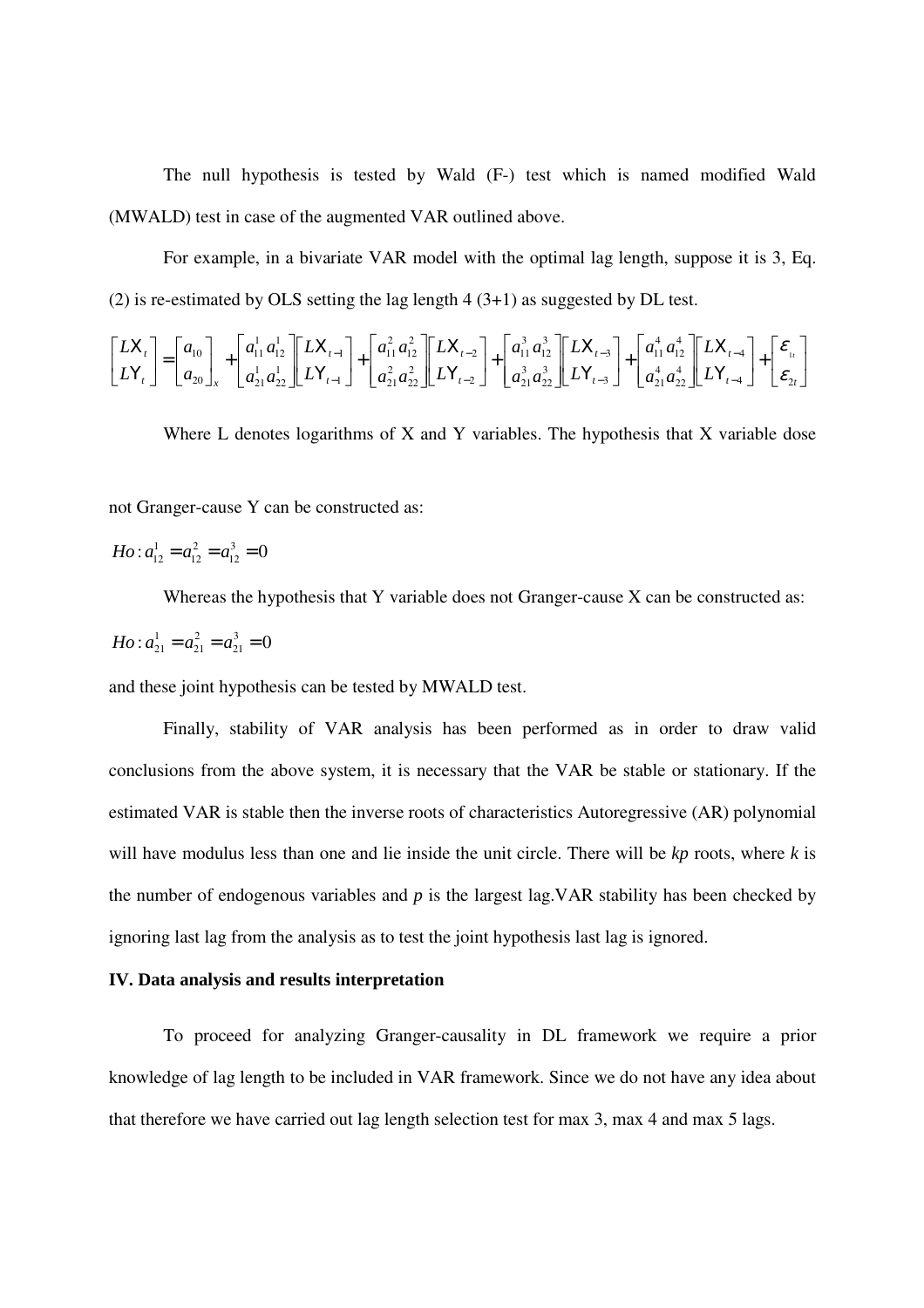Results of lag length are reported in the table 1. It is evident from the table that in all three cases most of the criteria suggest one lag but some suggests lag length two. Therefore, we have used both lag length for analysis purpose. Following DL approach when some criteria suggest one lag we have used two lags in VAR and to analyze Granger-causality last lag has been left in calculating MWALD test. Results of VAR with two lags are reported in table 2.

| Lag                                                                         | LL            | <b>LR</b> | <b>FPE</b>  | <b>AIC</b>   | <b>HQIC</b>  | <b>SBIC</b>  |  |
|-----------------------------------------------------------------------------|---------------|-----------|-------------|--------------|--------------|--------------|--|
| Maximum lag 3                                                               |               |           |             |              |              |              |  |
| $\boldsymbol{0}$                                                            | 58.10325      | <b>NA</b> | 0.000114    | $-3.400197$  | $-3.309499$  | $-3.369680$  |  |
| $\mathbf{1}$                                                                | 162.8013      | 190.36*   | 2.56e-07    | $-9.503110$  | $-9.231018*$ | $-9.411559*$ |  |
| $\overline{2}$                                                              | 167.2220      | 7.50185   | $2.51e-07*$ | $-9.528609*$ | $-9.075122$  | $-9.376024$  |  |
| $\overline{3}$                                                              | 168.9078      | 2.65641   | 2.91e-07    | -9.388354    | $-8.753472$  | $-9.174736$  |  |
|                                                                             | Maximum lag 4 |           |             |              |              |              |  |
| $\boldsymbol{0}$                                                            | 58.1026       | <b>NA</b> | 0.000103    | $-3.506410$  | $-3.414802$  | $-3.476045$  |  |
| $\mathbf{1}$                                                                | 158.154       | 181.343*  | 2.54e-07    | $-9.509604$  | $-9.234779*$ | $-9.418507*$ |  |
| $\overline{2}$                                                              | 162.904       | 8.015813  | $2.4e-07*$  | $-9.55649*$  | $-9.098444$  | $-9.404658$  |  |
|                                                                             |               |           |             |              |              |              |  |
| 3                                                                           | 164.498       | 2.490307  | 2.86e-07    | $-9.406099$  | $-8.764839$  | -9.193539    |  |
| $\overline{4}$                                                              | 167.142       | 3.801710  | 3.16e-07    | -9.321390    | $-8.496914$  | $-9.048100$  |  |
| Maximum lag 5                                                               |               |           |             |              |              |              |  |
| $\boldsymbol{0}$                                                            | 57.3533       | <b>NA</b> | 9.64e-05    | $-3.571180$  | $-3.478665$  | $-3.541023$  |  |
| 1                                                                           |               |           | $2.39e-$    |              |              |              |  |
|                                                                             | 154.381       | 175.277*  | $07*$       | $-9.57299*$  | $-9.295443*$ | $-9.482516*$ |  |
| $\overline{2}$                                                              | 158.373       | 6.696082  | 2.40e-07    | $-9.572466$  | $-9.109890$  | $-9.421678$  |  |
| $\overline{3}$                                                              | 159.661       | 1.993794  | 2.89e-07    | -9.397477    | $-8.749870$  | $-9.186373$  |  |
| 4                                                                           | 161.319       | 2.353231  | 3.42e-07    | $-9.246377$  | $-8.413740$  | $-8.974958$  |  |
| 5                                                                           | 165.224       | 5.039317  | 3.55e-07    | $-9.240279$  | $-8.222610$  | $-8.908544$  |  |
| * indicates lag order selected by the criterion                             |               |           |             |              |              |              |  |
| LR: sequential modified LR test statistic (each test at 5% level),          |               |           |             |              |              |              |  |
| FPE: Final prediction error, AIC: Akaike information criterion, SC: Schwarz |               |           |             |              |              |              |  |
| information criterion, and HQ: Hannan-Quinn information criterion.          |               |           |             |              |              |              |  |

## **Table1: lag length selection test**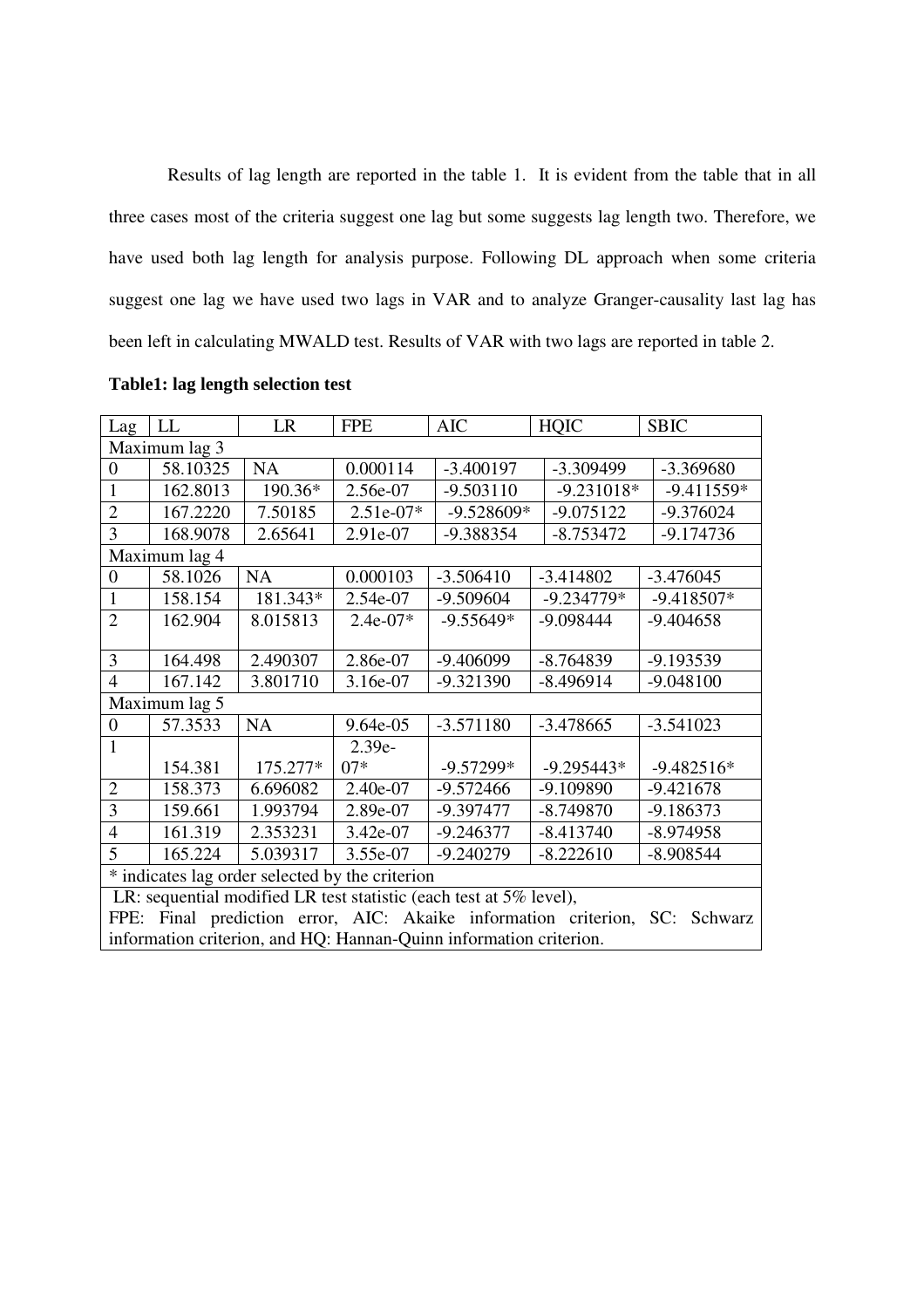## **Table 9: Result of VAR analysis**

| Vector Auto regressive Estimates (Standard errors in ())                                                           |                            |                        |  |  |  |
|--------------------------------------------------------------------------------------------------------------------|----------------------------|------------------------|--|--|--|
| Independent variables (k)                                                                                          | Dependent variables        |                        |  |  |  |
|                                                                                                                    | <b>LNELECTRICITYCONSPC</b> | <b>LNPRIVATEEMPLOY</b> |  |  |  |
|                                                                                                                    |                            |                        |  |  |  |
| LNELECTRICITYCONSPC(-1)                                                                                            | 0.769964*                  | $-0.074006$            |  |  |  |
|                                                                                                                    | (.177534)                  | (.0924115)             |  |  |  |
| LNELECTRICITYCONSPC(-2)                                                                                            | 0.258077                   | 0.141566               |  |  |  |
|                                                                                                                    | (.1892224)                 | (.0984957)             |  |  |  |
| LNPRIVATEEMPLOY(-1)                                                                                                | $-0.452983$                | 0.898040*              |  |  |  |
|                                                                                                                    | (.340772)                  | (.1773815)             |  |  |  |
| LNPRIVATEEMPLOY(-2)                                                                                                | 0.067595                   | $-0.105594$            |  |  |  |
|                                                                                                                    | (.2952527)                 | (.1536874)             |  |  |  |
| $\mathsf{C}$                                                                                                       | 0.725408*                  | $0.232711*$            |  |  |  |
|                                                                                                                    | (.1979559)                 | (.1030417)             |  |  |  |
| <b>VAR Model summary</b>                                                                                           |                            |                        |  |  |  |
| R-squared                                                                                                          | 0.982751                   | 0.967196               |  |  |  |
| Adj. R-squared                                                                                                     | 0.980372                   | 0.962671               |  |  |  |
| Sum sq. resids                                                                                                     | 0.028901                   | 0.007831               |  |  |  |
| S.E. equation                                                                                                      | 0.031569                   | 0.016433               |  |  |  |
| F-statistic                                                                                                        | 413.0596                   | 213.7581               |  |  |  |
| Log likelihood                                                                                                     | 71.94988                   | 94.14886               |  |  |  |
| Akaike AIC                                                                                                         | $-3.938228$                | $-5.244051$            |  |  |  |
| Schwarz SC                                                                                                         | $-3.713763$                | $-5.019586$            |  |  |  |
| Note: $(1)$ <sup>*</sup> , **and ***denotes significant at 1%, 5%, and 10% level respectively; (2) (k) denotes lag |                            |                        |  |  |  |
| length.                                                                                                            |                            |                        |  |  |  |
| Source: Author's calculation                                                                                       |                            |                        |  |  |  |

Results of Granger-causality analysis are reported in the table 3.

## **Table 3: Granger-causality analysis**

| VAR Granger Causality (Modified Wald test/ $\chi^2$ )               |                     |                        |  |  |  |
|---------------------------------------------------------------------|---------------------|------------------------|--|--|--|
|                                                                     | LNELECTRICITYCONSPC | <b>LNPRIVATEEMPLOY</b> |  |  |  |
| LNELECTRICITYCON                                                    |                     |                        |  |  |  |
| <b>SPC</b>                                                          |                     | 3.911827**             |  |  |  |
| <b>LNPRIVATEEMPLOY</b>                                              | 5.206833**          |                        |  |  |  |
|                                                                     |                     |                        |  |  |  |
| Note: (1) ** denotes significant at 5%; (2) (k) denotes lag length. |                     |                        |  |  |  |
| Source: Author's calculation                                        |                     |                        |  |  |  |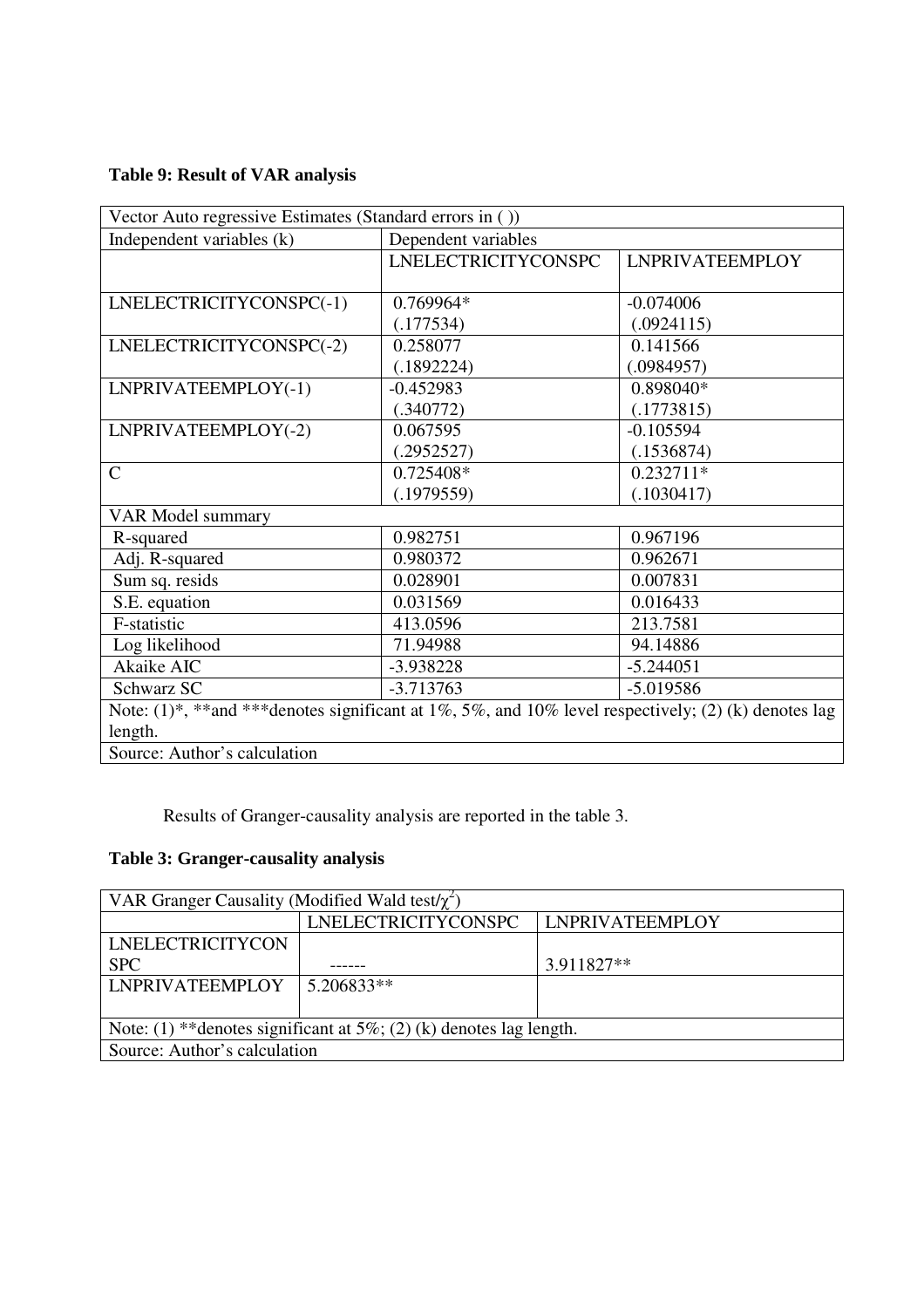It is evident from the table that there is bidirectional causality between energy consumption or electricity consumption and organized sector employment.

Further, to validate these results we have carried out VAR stability test. Result of VAR stability analysis is presented in the following table 4.

## **Table 4: VAR stability analysis**

| Roots of Characteristic Polynomial and Lag specification (1, 1)                             |          |  |  |
|---------------------------------------------------------------------------------------------|----------|--|--|
| Endogenous variables: LNGDPPC LNCO2EMMISIONPC LNELECTRICITYCONSPC                           |          |  |  |
| Root                                                                                        | Modulus  |  |  |
| $0.938494 - 0.083431i$                                                                      | 0.942195 |  |  |
| $0.938494 + 0.083431i$                                                                      | 0.942195 |  |  |
| Note: No root lies outside the unit circle therefore VAR satisfies the stability condition. |          |  |  |
| Source: Author's calculation                                                                |          |  |  |

It is evident from the table 4 that since no root lies outside the unit circle therefore we can conclude that VAR is stable and results reported in Granger-causality analysis are valid.

Finally to see the robustness of the results of Granger-causality analysis we have used lag three

in VAR (since two lags information criteria suggests and plus one following DL approach).

Result of VAR with lag length three is reported in table 5.

## **Table 5: Result of VAR analysis**

| Vector Auto regressive Estimates (Standard errors in ()) |                            |                        |  |  |
|----------------------------------------------------------|----------------------------|------------------------|--|--|
| Independent variables (k)                                | Dependent variables        |                        |  |  |
|                                                          | <b>LNELECTRICITYCONSPC</b> | <b>LNPRIVATEEMPLOY</b> |  |  |
|                                                          |                            |                        |  |  |
| LNELECTRICITYCONSPC(-1)                                  | 0.679820*                  | $-0.056749$            |  |  |
|                                                          | (.186185)                  | (.0926244)             |  |  |
|                                                          |                            |                        |  |  |
| LNELECTRICITYCONSPC(-2)                                  | 0.078379                   | 0.098873               |  |  |
|                                                          | (.218711)                  | (.1088056)             |  |  |
| LNELECTRICITYCONSPC(-3)                                  | 0.306884                   | 0.004186               |  |  |
|                                                          | (.2048996)                 | (.1019346)             |  |  |
| LNPRIVATEEMPLOY(-1)                                      | $-0.626744$                | 1.065246*              |  |  |
|                                                          | (.3923115)                 | (.1951694)             |  |  |
|                                                          |                            |                        |  |  |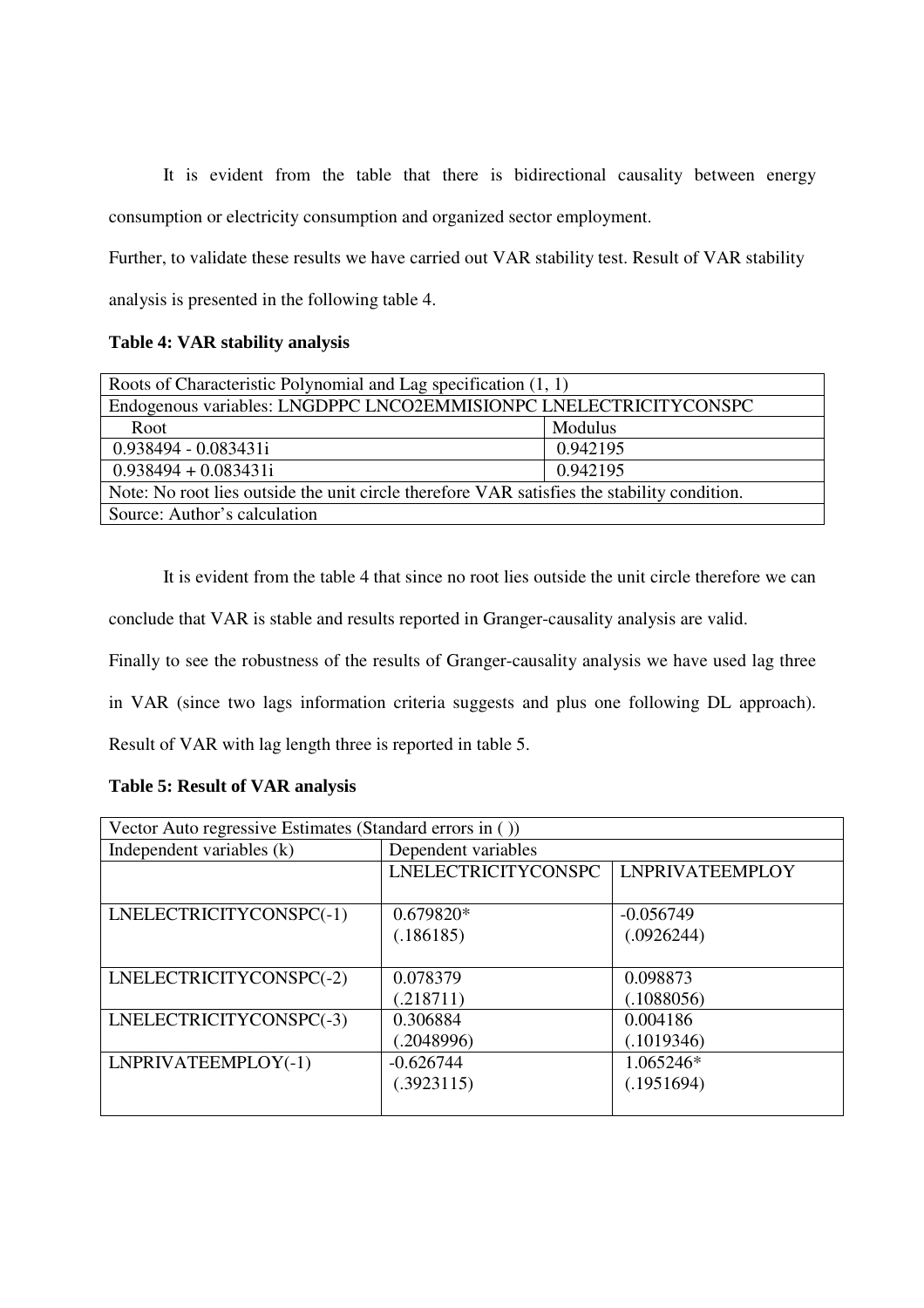| LNPRIVATEEMPLOY(-2)                                                                                 | $-0.215191$ | $-0.214712$ |
|-----------------------------------------------------------------------------------------------------|-------------|-------------|
|                                                                                                     | (.446467)   | (.222111)   |
|                                                                                                     |             |             |
|                                                                                                     |             |             |
| LNPRIVATEEMPLOY(-3)                                                                                 | 0.259528    | $-0.016332$ |
|                                                                                                     | (.2928964)  | (.1457118)  |
| $\mathsf{C}$                                                                                        | 1.027922*   | 0.209831    |
|                                                                                                     | (.2843823)  | (.1414762)  |
| VAR Model summary                                                                                   |             |             |
| R-squared                                                                                           | 0.981595    | 0.969793    |
| Adj. R-squared                                                                                      | 0.977348    | 0.962822    |
| Sum sq. resids                                                                                      | 0.026701    | 0.006608    |
| S.E. equation                                                                                       | 0.032047    | 0.015943    |
| F-statistic                                                                                         | 231.1130    | 139.1218    |
| Log likelihood                                                                                      | 70.64752    | 93.68774    |
| Akaike AIC                                                                                          | $-3.857425$ | $-5.253802$ |
| Schwarz SC                                                                                          | -3.539984   | -4.936362   |
| Note: (1)*, **and ***denotes significant at 1%, 5%, and 10% level respectively; (2) (k) denotes lag |             |             |
| length.                                                                                             |             |             |
| Source: Author's calculation                                                                        |             |             |

Results of Granger-causality analysis has been presented in table 6.

## **Table 6: Granger-causality analysis**

| VAR Granger Causality (Modified Wald test/ $\chi^2$ )                        |                                     |            |  |  |
|------------------------------------------------------------------------------|-------------------------------------|------------|--|--|
|                                                                              | LNELECTRICITYCONSPC LNPRIVATEEMPLOY |            |  |  |
| <b>LNELECTRICITYCON</b>                                                      |                                     |            |  |  |
| <b>SPC</b>                                                                   |                                     | 8.188430** |  |  |
| <b>LNPRIVATEEMPLOY</b>                                                       | $6.323005**$                        |            |  |  |
|                                                                              |                                     |            |  |  |
| Note: $(1)$ **denotes significant at 5% level; $(2)$ (k) denotes lag length. |                                     |            |  |  |
| Source: Author's calculation                                                 |                                     |            |  |  |

It is evident from table 6 that in this case also we find bidirectional causality between energy or electricity consumption and organized private sector employment.

Again to see the validity of the Granger-causality results we have carried out VAR stability analysis. Result of VAR stability is reported in table 7.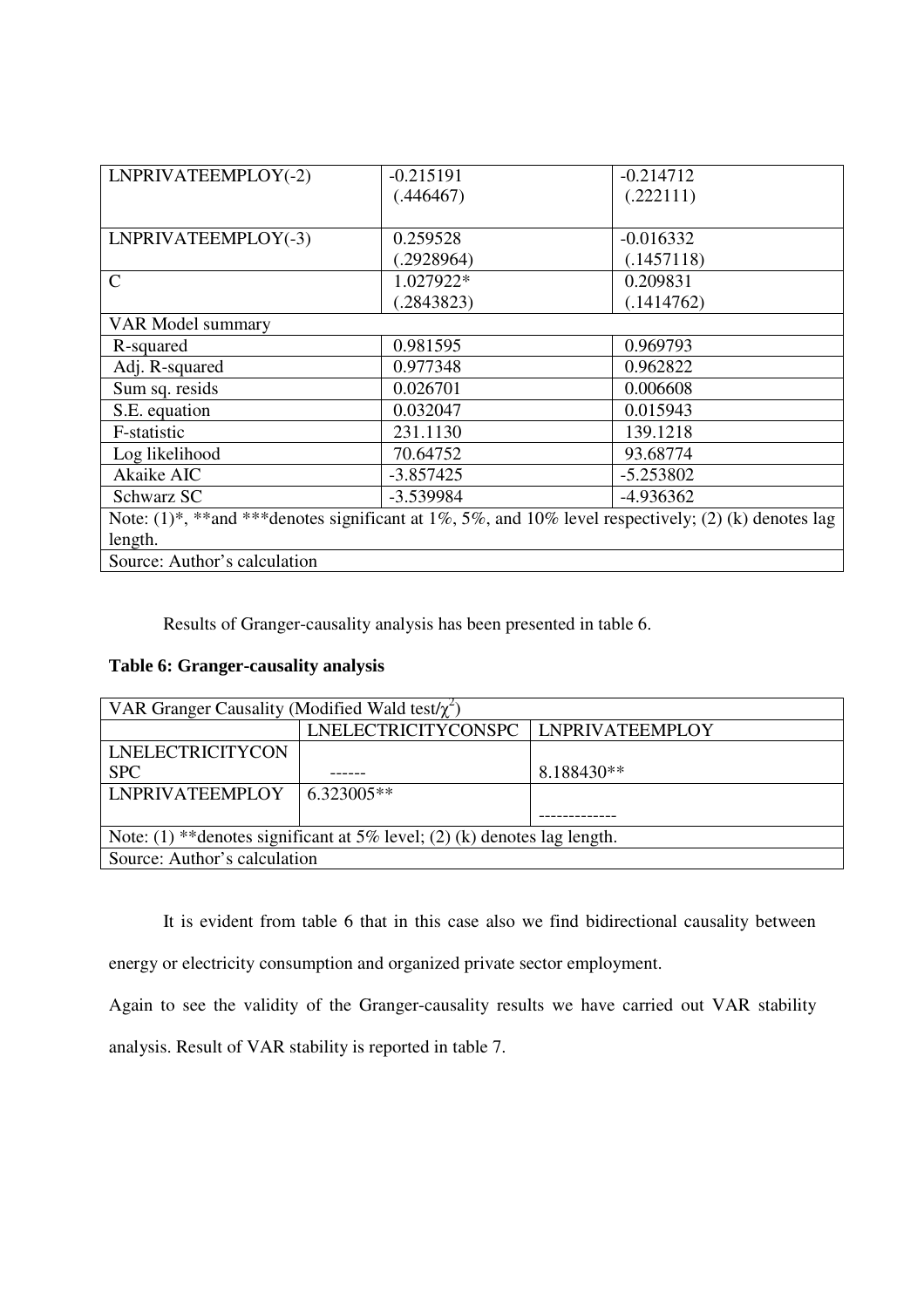## **Table 7: VAR stability analysis**

| Roots of Characteristic Polynomial and Lag specification (1, 2)                             |          |  |  |
|---------------------------------------------------------------------------------------------|----------|--|--|
| Endogenous variables: LNELECTRICITYCONSPC, LNPRIVATEEMPLOY                                  |          |  |  |
| Root                                                                                        | Modulus  |  |  |
| 0.916431 - 0.105078i                                                                        | 0.922435 |  |  |
| $0.916431 + 0.105078i$                                                                      | 0.922435 |  |  |
| $-0.306187$                                                                                 | 0.306187 |  |  |
| 0.141329                                                                                    | 0.141329 |  |  |
| Note: No root lies outside the unit circle therefore VAR satisfies the stability condition. |          |  |  |
| Source: Author's calculation                                                                |          |  |  |

It is evident from the table 7 that in this case also no root lies outside the unit circle therefore we can conclude that VAR is stable and results reported in Granger-causality analysis are valid.

In the next step to analyze the direction of causality between energy or electricity consumption and public sector employment again we have carried out lag length selection test using maximum lag length 3, 4 and 5. Results of lag length selection are reported in table 8.

| Lag            | LL            | LR        | <b>FPE</b> | <b>AIC</b>  | <b>HQIC</b> | <b>SBIC</b> |
|----------------|---------------|-----------|------------|-------------|-------------|-------------|
| Maximum lag 3  |               |           |            |             |             |             |
| $\theta$       | 72.2585       | <b>NA</b> | 4.85e-05   | -4.258089   | $-4.167392$ | $-4.227572$ |
| 1              | 161.883       | 162.954   | 2.71e-07   | $-9.447477$ | $-9.17538*$ | $-9.355926$ |
| $\overline{2}$ | 167.814       | 10.063*   | $2.4e-07*$ | $-9.56445*$ | $-9.110960$ | $-9.41186*$ |
| 3              | 171.450       | 5.73097   | 2.49e-07   | $-9.542444$ | $-8.907562$ | -9.328826   |
|                | Maximum lag 4 |           |            |             |             |             |
| 0              | 72.9503       | <b>NA</b> | 4.07e-05   | -4.434394   | $-4.342786$ | $-4.404029$ |
|                | 157.570       | 153.374   | 2.64e-07   | $-9.473152$ | $-9.198326$ | -9.382055   |
| $\overline{2}$ | 164.519       | 11.726*   | $2.2e-07*$ | $-9.65743*$ | $-9.19939*$ | $-9.50560*$ |
| 3              | 167.659       | 4.90688   | 2.35e-07   | $-9.603707$ | $-8.962448$ | $-9.391148$ |
| 4              | 169.992       | 3.35314   | 2.65e-07   | -9.499496   | $-8.675019$ | $-9.226205$ |
|                | Maximum lag 5 |           |            |             |             |             |
| $\theta$       | 76.2856       | NA        | 2.84e-05   | $-4.792621$ | $-4.700106$ | $-4.762463$ |
| 1              | 155.560       | 143.206   | 2.21e-07   | $-9.649041$ | $-9.371496$ | -9.558568   |
| $\overline{2}$ | 165.624       | 16.881*   | $1.5e-07*$ | $-10.0403*$ | $-9.57768*$ | $-9.88947*$ |
| 3              | 168.126       | 3.87368   | 1.67e-07   | $-9.943600$ | -9.295993   | -9.732496   |
| $\overline{4}$ | 170.755       | 3.73104   | 1.86e-07   | $-9.855128$ | $-9.022490$ | -9.583709   |

#### **Table 8: lag length selection test**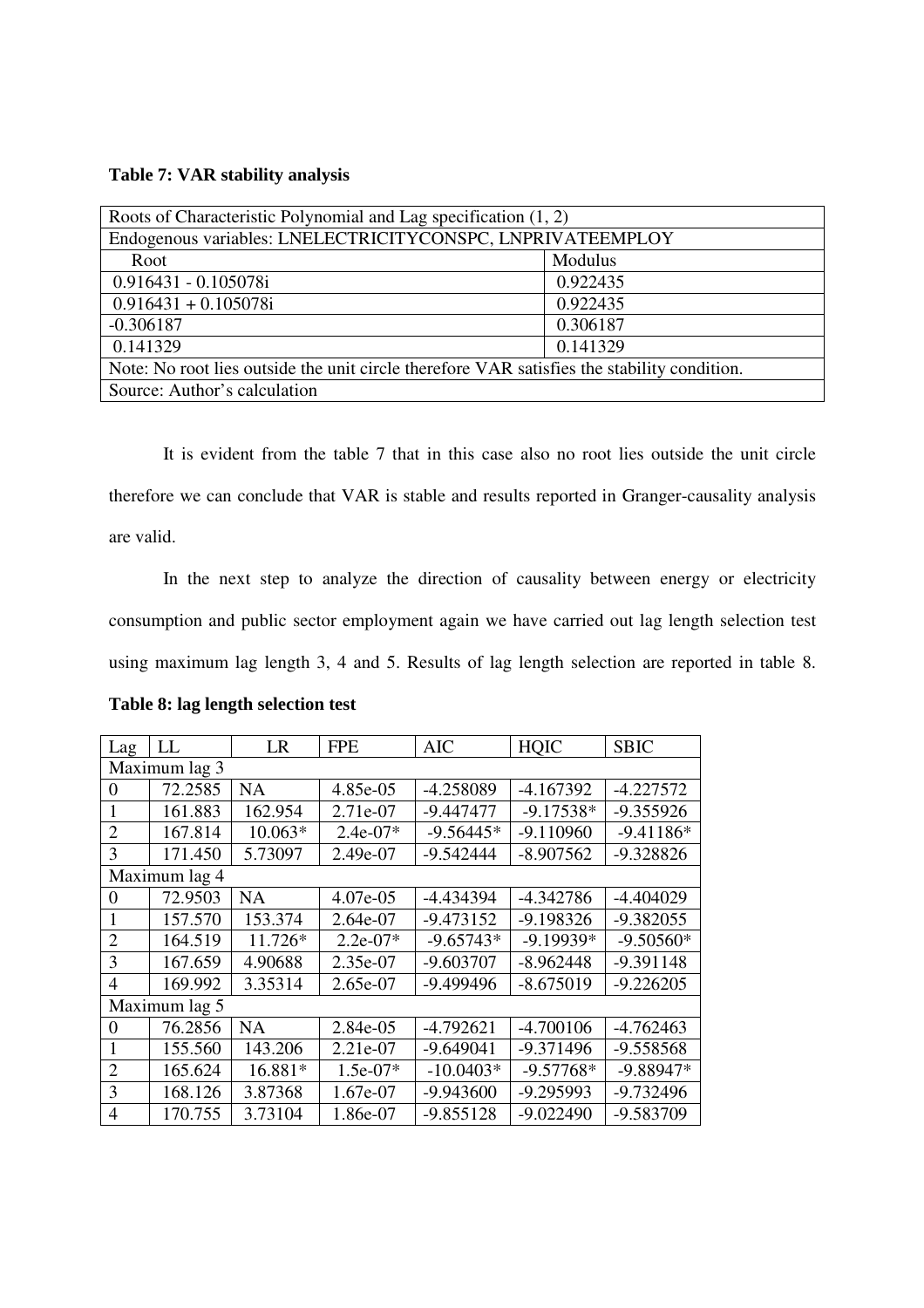| 5 <sup>5</sup>                                                              |                                                                    | $175.103$   $5.61069$ |  | $1.88e-07$   $-9.877598$   $-8.859930$   $-9.545864$ |  |  |  |
|-----------------------------------------------------------------------------|--------------------------------------------------------------------|-----------------------|--|------------------------------------------------------|--|--|--|
| * indicates lag order selected by the criterion                             |                                                                    |                       |  |                                                      |  |  |  |
| LR: sequential modified LR test statistic (each test at $5\%$ level),       |                                                                    |                       |  |                                                      |  |  |  |
| FPE: Final prediction error, AIC: Akaike information criterion, SC: Schwarz |                                                                    |                       |  |                                                      |  |  |  |
|                                                                             | information criterion, and HQ: Hannan-Quinn information criterion. |                       |  |                                                      |  |  |  |

It is evident from table 8 that in all cases (except for maximum lag 3) there is harmony

among the different information criteria which suggest that in VAR lag length to be used is two.

Again following DL approach we have estimated VAR employing lag length 3 i.e., 2+1.

Result of VAR estimates are reported in table 9.

## **Table 9: Result of VAR analysis**

| Vector Auto regressive Estimates (Standard errors in ())                                                           |                            |                      |  |  |
|--------------------------------------------------------------------------------------------------------------------|----------------------------|----------------------|--|--|
| Independent variables (k)                                                                                          | Dependent variables        |                      |  |  |
|                                                                                                                    | <b>LNELECTRICITYCONSPC</b> | <b>LNPBLICEMPLOY</b> |  |  |
| LNELECTRICITYCONSPC(-1)                                                                                            | 0.793412*                  | $0.184355**$         |  |  |
|                                                                                                                    | (.1783723)                 | (.0870984)           |  |  |
| LNELECTRICITYCONSPC(-2)                                                                                            | 0.080038                   | $-0.019553$          |  |  |
|                                                                                                                    | (.2607758)                 | (.1273356)           |  |  |
| LNELECTRICITYCONSPC(-3)                                                                                            | $-0.159887$                | $-0.145120***$       |  |  |
|                                                                                                                    | (.1648124)                 | (.0804771)           |  |  |
| LNPBLICEMPLOY(-1)                                                                                                  | $0.631887***$              | 0.956243*            |  |  |
|                                                                                                                    | (.3580279)                 | (.1748234)           |  |  |
| LNPBLICEMPLOY(-2)                                                                                                  | 0.244359                   | $-0.098947$          |  |  |
|                                                                                                                    | (.5617617)                 | (.2743057)           |  |  |
| LNPBLICEMPLOY(-3)                                                                                                  | $-0.431682$                | 0.042756             |  |  |
|                                                                                                                    | (.3380821)                 | (.165084)            |  |  |
| $\mathbf C$                                                                                                        | $-0.413626**$              | $0.231615**$         |  |  |
|                                                                                                                    | (.1856134)                 | (.0906342)           |  |  |
| <b>VAR Model summary</b>                                                                                           |                            |                      |  |  |
| R-squared                                                                                                          | 0.983581                   | 0.988903             |  |  |
| Adj. R-squared                                                                                                     | 0.979792                   | 0.986343             |  |  |
| Sum sq. resids                                                                                                     | 0.023821                   | 0.005680             |  |  |
| S.E. equation                                                                                                      | 0.030269                   | 0.014780             |  |  |
| F-statistic                                                                                                        | 259.5860                   | 386.1800             |  |  |
| Log likelihood                                                                                                     | 72.53116                   | 96.18668             |  |  |
| Akaike AIC                                                                                                         | $-3.971586$                | $-5.405253$          |  |  |
| Schwarz SC                                                                                                         | $-3.654145$                | $-5.087812$          |  |  |
| Note: $(1)$ <sup>*</sup> , **and ***denotes significant at 1%, 5%, and 10% level respectively; (2) (k) denotes lag |                            |                      |  |  |
| length.                                                                                                            |                            |                      |  |  |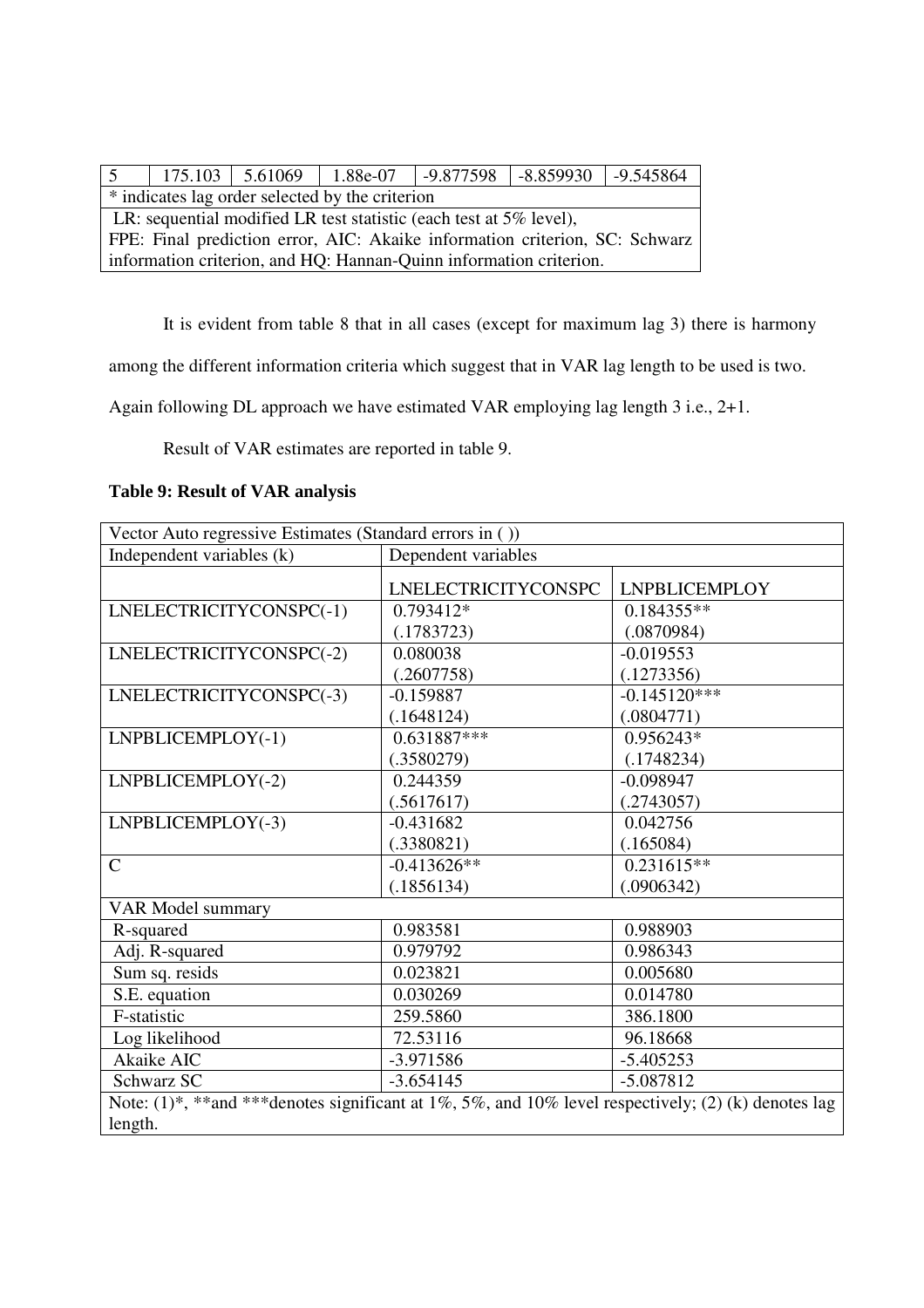## Source: Author's calculation

In the next step we have carried out Granger-causality analysis following DL approach i.e., MWALD test has been employed to test for causality by leaving last lag from the model. Results of MWALD test are reports in table 10.

## **Table 10: Granger-causality analysis**

| $\vert$ VAR Granger Causality (Modified Wald test/ $\chi^2$ )           |                           |                      |  |  |
|-------------------------------------------------------------------------|---------------------------|----------------------|--|--|
|                                                                         | <b>LNELECTRICITYCONSP</b> |                      |  |  |
|                                                                         |                           | <b>LNPBLICEMPLOY</b> |  |  |
| <b>LNELECTRICITYCON</b>                                                 |                           |                      |  |  |
| <b>SPC</b>                                                              |                           | $6.170165**$         |  |  |
| <b>LNPBLICEMPLOY</b>                                                    | 11.18331*                 |                      |  |  |
|                                                                         |                           |                      |  |  |
| Note: $(1)$ *and **denotes significant at 1% and 5% level respectively. |                           |                      |  |  |
| Source: Author's calculation                                            |                           |                      |  |  |

It is evident from the table 10 there is evidence of bidirectional causality between

electricity or energy consumption and public sector employment.

In the final step we have carried out VAR stability analysis in order to validate the results

reported by Granger-causality analysis. Result of VAR stability is reported in table 11.

## **Table 11: VAR stability analysis**

| Roots of Characteristic Polynomial and Lag specification (1, 2)                             |          |
|---------------------------------------------------------------------------------------------|----------|
| Endogenous variables: LNELECTRICITYCONSPC, LNPBLICEMPLOY                                    |          |
| Root                                                                                        | Modulus  |
| 0.875645                                                                                    | 0.875645 |
| 0.710956                                                                                    | 0.710956 |
| 0.491828                                                                                    | 0.491828 |
| $-0.113634$                                                                                 | 0.113634 |
| Note: No root lies outside the unit circle therefore VAR satisfies the stability condition. |          |
| Source: authors calculation                                                                 |          |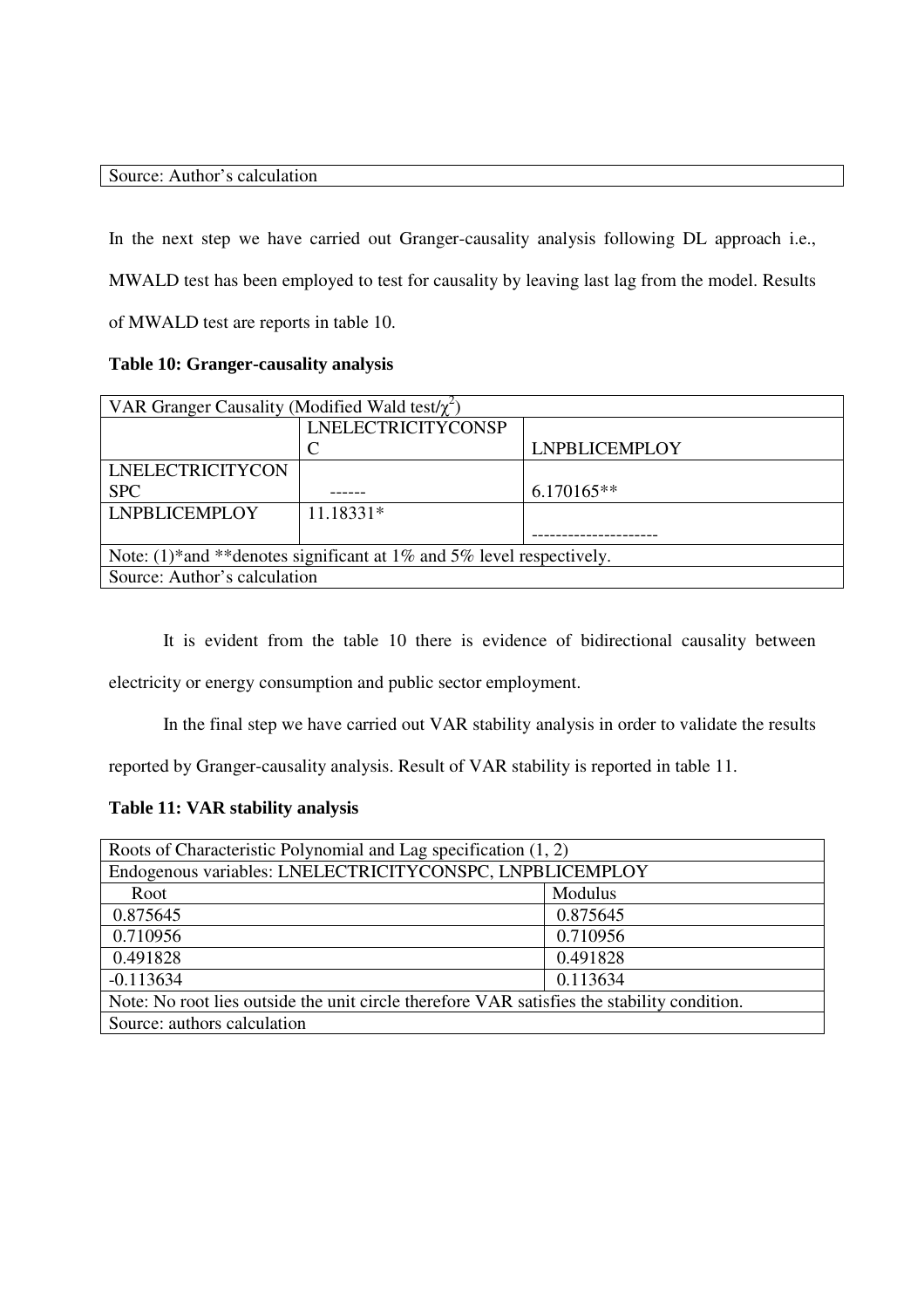It is evident from the table that no root lies outside the unit circle therefore stability condition of VAR has been satisfied.

### **V. Conclusions**

Unlike previous studies for India which have focused on energy consumption and economic growth we have put our effort to focus on energy consumption and employment. To analyze the direction of Granger-causality we have adopted DL approach not only because it simplifies the complications of pretesting procedure of traditional Granger-causality but also as it has other certain advantages over that. It is evident from whole analysis that there is bidirectional causality between energy consumption and employment in organized public and private sector. Therefore our study supports for our third testable hypothesis i.e., "feedback hypothesis". This implies that energy consumption and employment in organized public and private sector are interdependent therefore they act as complements to each other. However, it should be noted that energy consumption in economic activity should not extensively be used as factor of generating employment as it has environmental consequences too. We should always be looking forward to alternative renewable energy sources and improving upon efficiency of energy production and energy consumption to enhance future prospects of economic growth and employment. Future research into the various disaggregated energy sources within each sector by state may provide additional insight on the relative impact of energy consumption patterns on economic growth and employment. Such efforts would also provide valuable information in the development of a more prudent and effective energy and environmental policies for the India.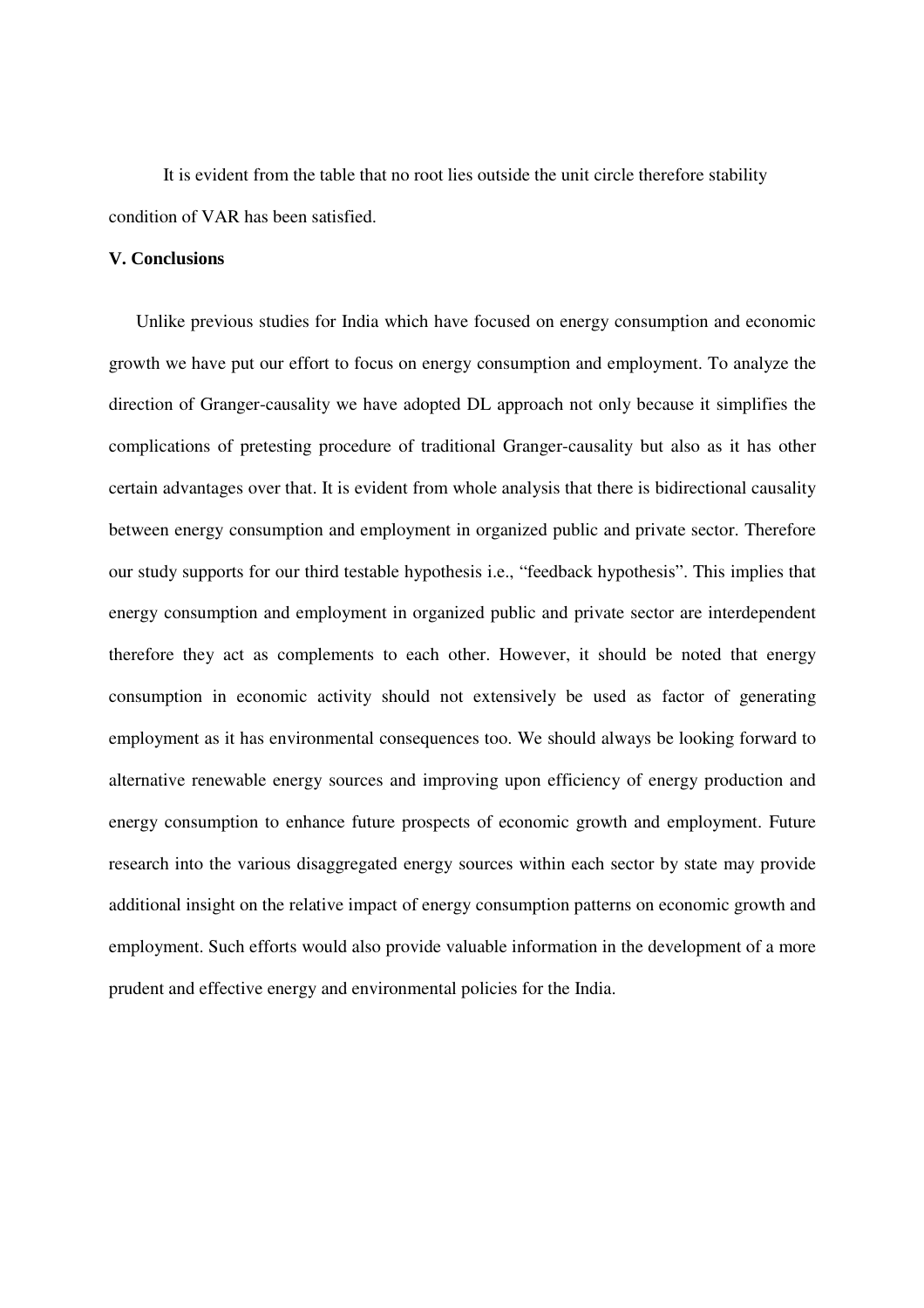### **References**

- Akarca, A. T., Long, T. V. (1980). On the relationship between energy and GNP: a reexamination. *Journal of Energy and Development* 5, pp. 326-31.
- Altinay, G., Karagol, E. (2005). Electricity consumption and economic growth: evidence from Turkey. *Energy Economics* 27, pp. 849-56.
- Aqeel, A., Butt, S. (2001) The relationship between energy consumption and economic growth in Pakistan. *Asia Pacific Development Journal* 8, pp. 101-10.
- Bergman, L. (1988). Energy policy modeling: a survey of general equilibrium approaches. *Journal of Policy Modeling* 10, pp. 377-99.
- Berndt, E.R. (1980). Energy price increases and the productivity slowdown in United States manufacturing: decline in productivity growth. paper presented at Federal Reserve Bank of Boston Conference Series, Boston, MA.
- Berndt, E.R. (1990). Energy use, technical progress and productivity growth: a survey of economic issues. *Journal of Productivity Analysis* 2, pp. 67-83.
- Berndt, E.R., Wood, D.O. (1979). Engineering and economic interpretation of energy-capital complementarity. *American Economic Review* 69, pp. 343-54.
- Chang,Y., Wong, J. F. (2001). Poverty, energy and economic growth in Singapore. Working Paper, Dept. of Economics, National University of Singapore. P. 37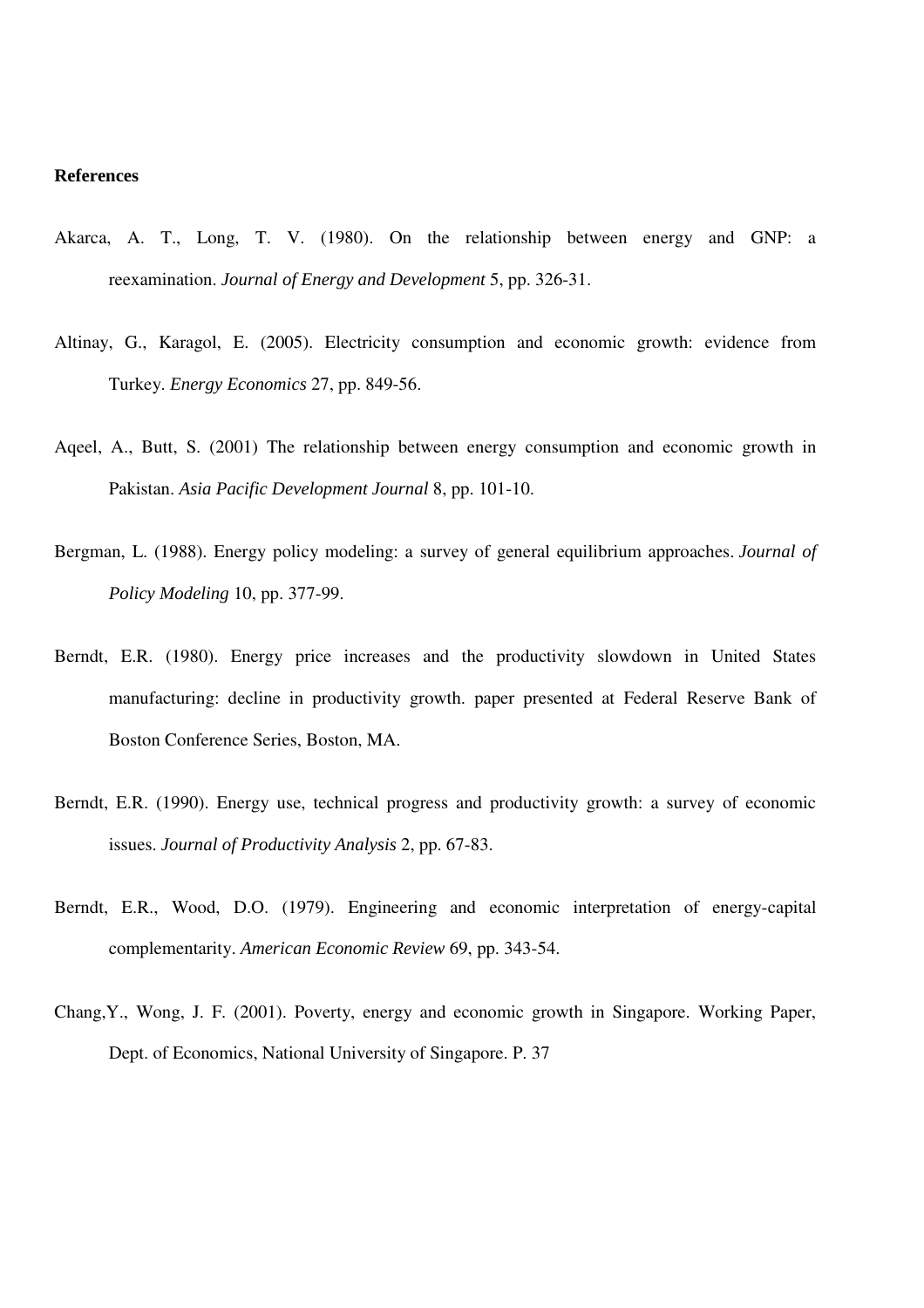- Cheng, B. S. (1995). An investigation of cointegration and causality between energy consumption and economic growth. *Journal of Energy and Development* 21, pp. 73-84.
- Cheng, B. S. (1999). Causality between energy consumption and economic growth in India: an application of cointegration and error correction modeling. *Indian Economic Review* 34, pp. 39- 49.
- Cheng, B. S., Lai, T. W. (1997). An investigation of cointegration and causality between energy consumption and economic activity in Taiwan. *Energy Economics* 19, pp. 345-444.
- Dolado, J.J., Lu¨ tkepohl, H. (1996). Making wald test work for cointegrated var systems. *Econometric Theory* 15, pp. 369–386.
- Fati, K., Oxley, L., Scrimgeour, F.G. (2004). Modelling the causal relationship between energy consumption and gdp in New Zealand, Australia, India, Indonesia, the Philippines and Thailand. *Mathmatics and Computers in Simulation* 64, pp. 431-445.
- Ghali, K.H., El-Sakka, M.I.T. (2004). Energy and output growth in Canada: a multivariate cointegration analysis. *Energy Economics* 26, pp. 225-38.
- Ghosh, S. (2002). Electricity consumption and economic growth in India. *Energy Policy* 30, pp. 125-9.
- Glasure, Y.U. (2002). Energy and national income in Korea: further evidence on the role of omitted variables. *Energy Economics* 24, pp. 355-65.
- Griffin, J.M., Gregory, P.R. (1976). An intercountry translog model of energy substitution responses. *American Economic Review* 66, pp. 845-57.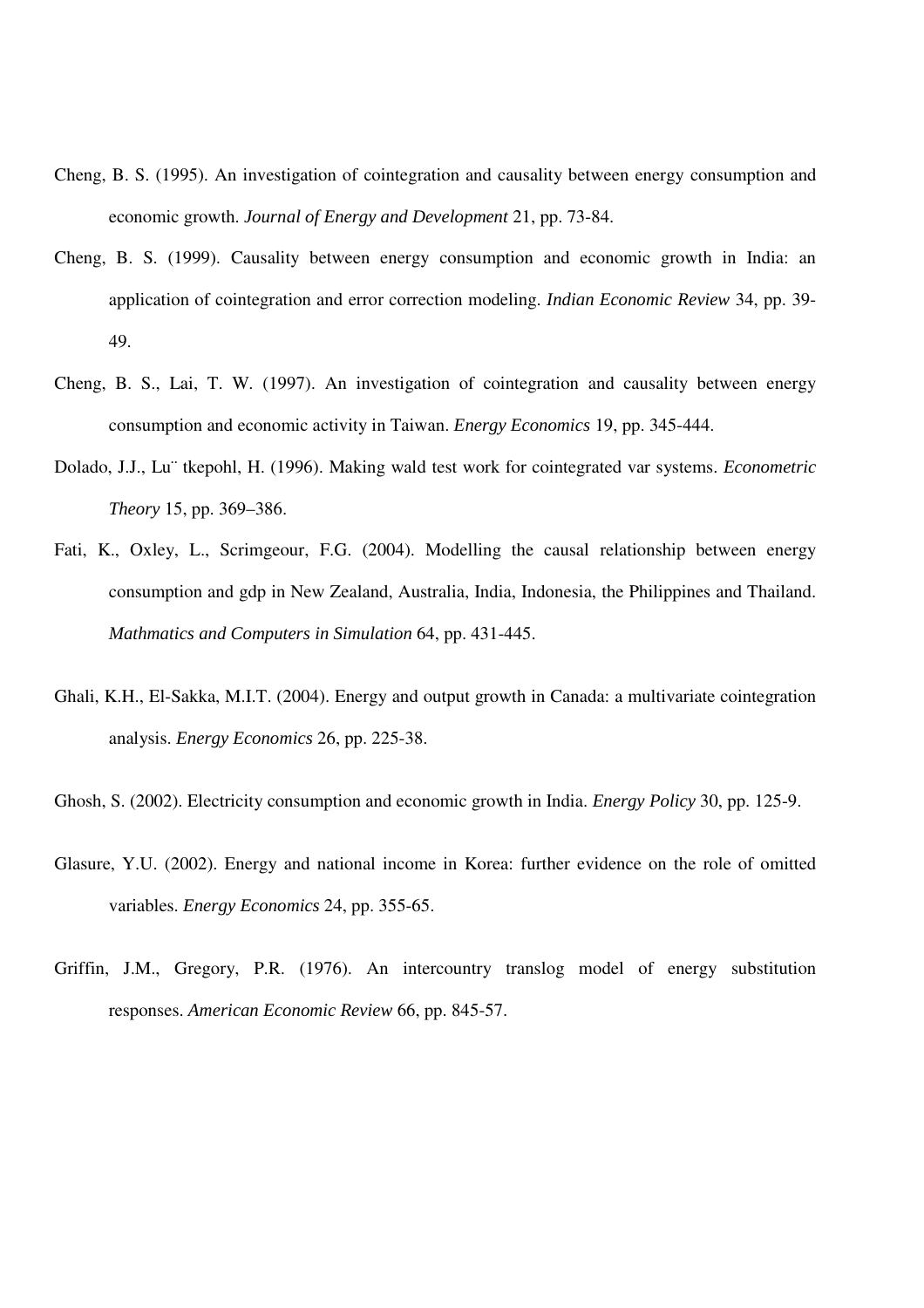- Hatemi, A., Irandoust, M. (2005). Energy consumption and economic growth in Sweden: a leveraged bootstrap approach, 1965-2000. *International Journal of Applied Econometrics and Quantitative Studies* 4, pp. 1-20.
- Hwang, D., Gum, B. (1992). The causal relationship between energy and GNP: the case of Taiwan. *Journal of Energy and Development* 12, pp. 219-26.
- Jorgenson, D.W., Wilcoxen, P.J. (1993). Reducing US carbon emissions: an econometric general equilibrium assessment. *Resource and Energy Economics* 15, pp. 7-25.
- Jumbe, C.B.L. (2004). Cointegration and causality between electricity consumption and GDP: empirical evidence from Malawi. *Energy Economics* 26, pp. 61–68.
- Kemfert, K., Welsch, H. (2000). Energy-capital-labor substitution and the economic effects of co2 abatement: evidence for Germany. *Journal of Policy Modeling* 22, pp. 641-60.
- Lee, C.C., Chang, C.P. (2005). Structural breaks, energy consumption, and economic growth revisited: evidence from Taiwan. *Energy Economics* 27, pp. 857-72.
- Moritomo, R., Hope, C. (2004). The impact of electricity supply on economic growth in Sri Lanka. *Energy Economics* 26, pp. 77–85.
- Mosconi, R., Giannini, C. (1992). Non-causality in cointegrated systems: representation, estimation and testing. *Oxford Bulletin of Economics and Statistics* 54, pp. 399–417.
- Oh, W., Lee, K. (2004). Causal relationship between energy consumption and GDP revisited: the case of Korea 1970-1999. *Energy Economics* 26, pp. 51-9.